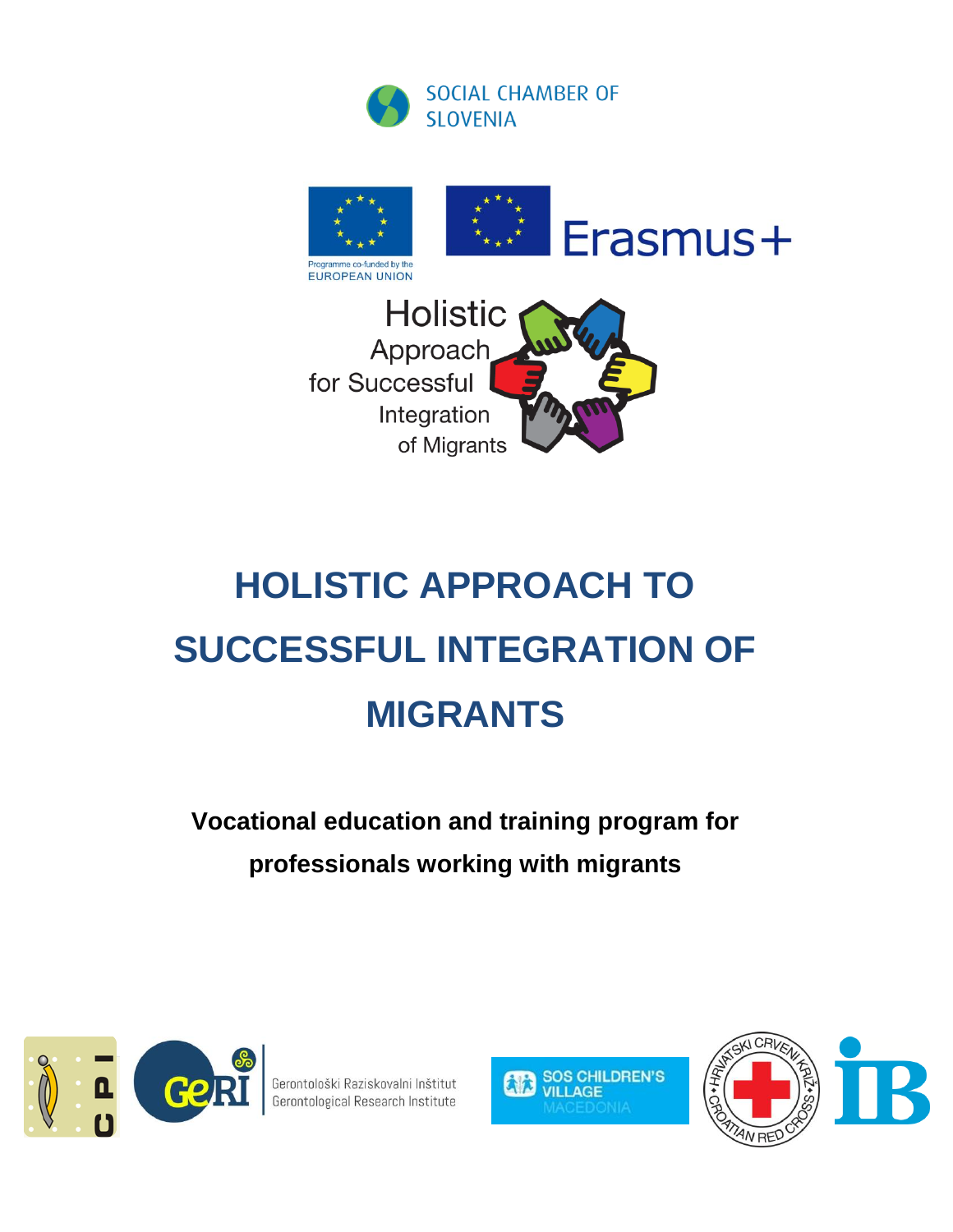#### **Table of Contents**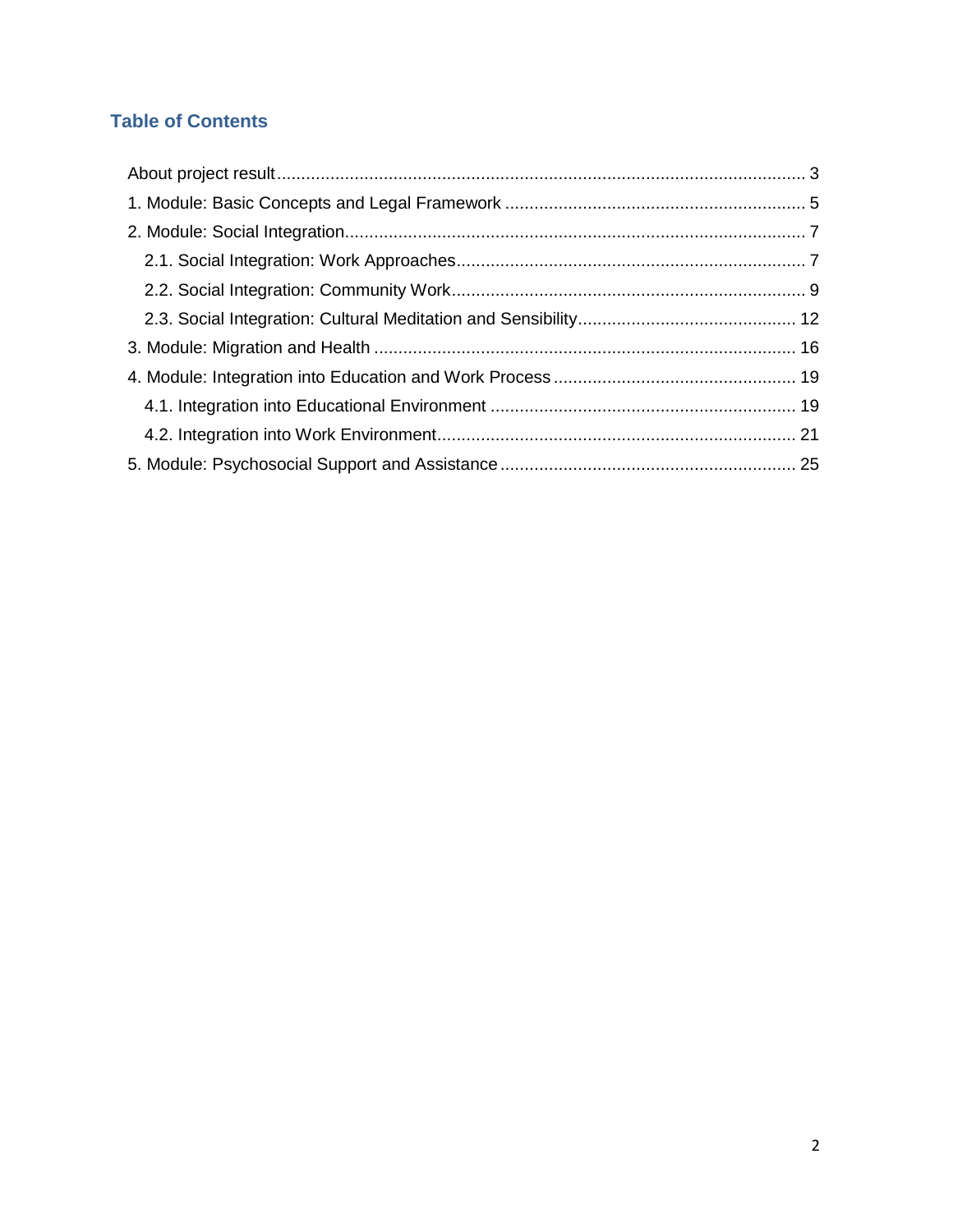#### **01 - Vocational education and training program for**

#### **professionals working with migrants**

#### <span id="page-2-0"></span>**About project result**

During partnership with project partners we prepared an innovative vocational education and training program for working with migrants in response to the needs of professionals and colleagues in working with migrants.

It involve professionals and co-workers who already or will continue to participate in the integration processes of migrants. The vocational education and training program is aimed at experts from various fields of expertise: education, social and health care, public administration and civil society organizations (humanitarian, voluntary, disability, etc.), the employment sector and other areas.

The vocational education and training program is particularly include the following professional areas for the development of key professional competences of professionals and associates: approaches to social work with individuals - migrants, approaches to social work with family - family anthropology of the migrant family, community care - professional approaches for working with the domestic population: counseling, information and education, solving the problem of deviant responses - overcoming stereotypes and violence against migrants, psychological counseling and provision of basic human rights, knowledge of international conventions, European and national legal bases in working with and for migrants and social pedagogical and defectological treatment of migrants integrating into education, improving the employment opportunities of migrants, understanding intercultural and intergenerational differences as a basis for successful integration and planning and implementation of strategic professional and political solution of migrant problems.

The vocational education and training program is made by standards and model of program made by all partners and adopted by 3 pilot projects in Slovenia, Germany and Croatia on sample of 99 workers from our target groups in 16 hour pilot education.

Structure of vocational education and training program is based on five modules for 24 school hours and their content topics, as followed:

- I. Module: **Basic Concepts and Legal Framework 2 school hours**
- II. Module: **Social Integration 12 school hours**
	- *Work Approaches 4 school hours*
	- *Community Work 4 school hours*
	- *Cultural Meditation and Sensibility 4 school hours*
- III. Module: **Migration and Health 2 school hours**
- IV. Module: **Integration into Education and Work Process 4 school hours**
	- *Educational Environment 2 school hours*
		-
- *Work Environment 2 school hours* V. Module: Psychosocial Support and Assistance

- 
- 
- 
- 
- 
- -
-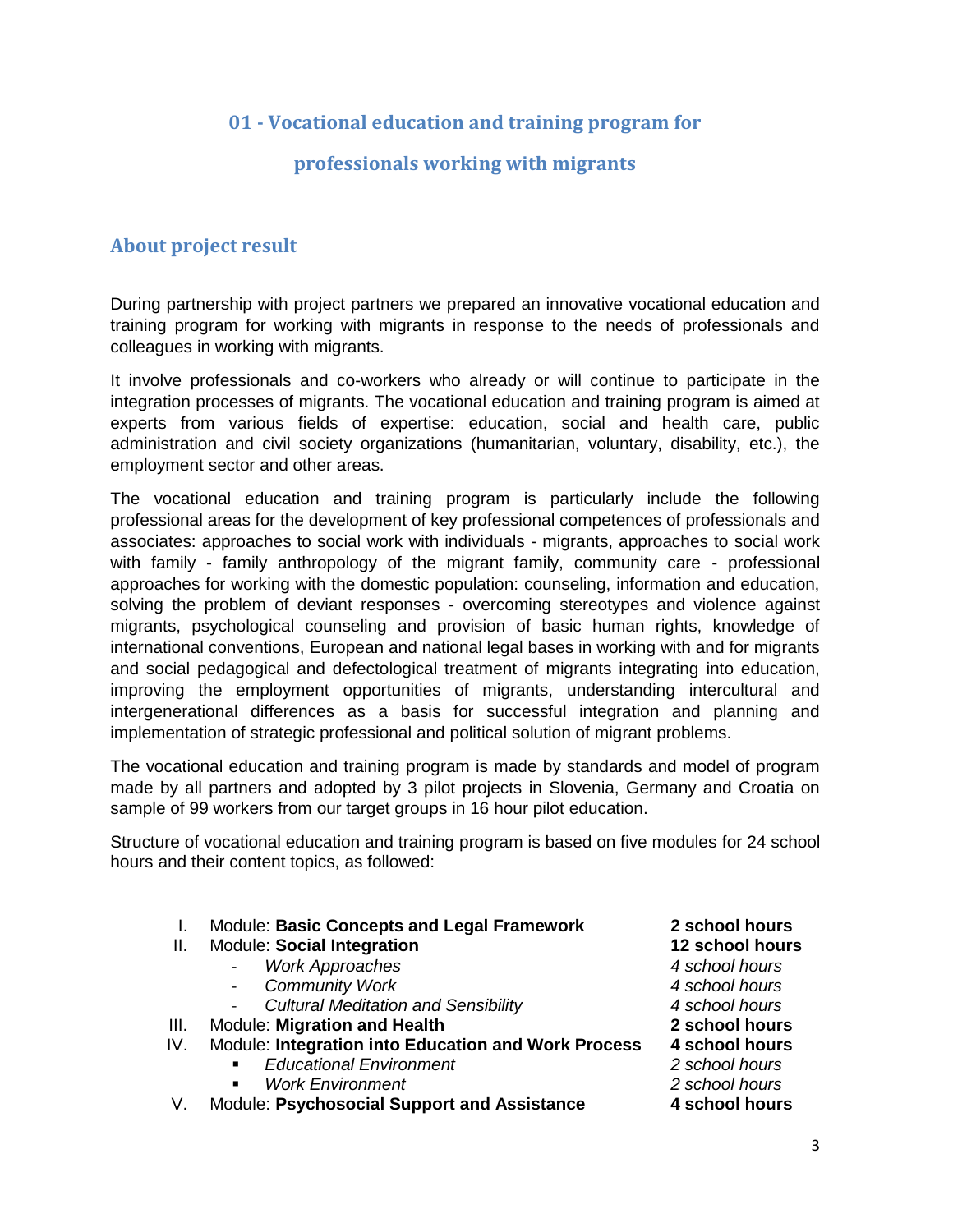Education and training program is structured into five core modules, which round the model of holistic integration of migrants into new cultural milieu and into new social environment.



Our program is suggested and still each country that would like to adapt program have possibility of their own variation.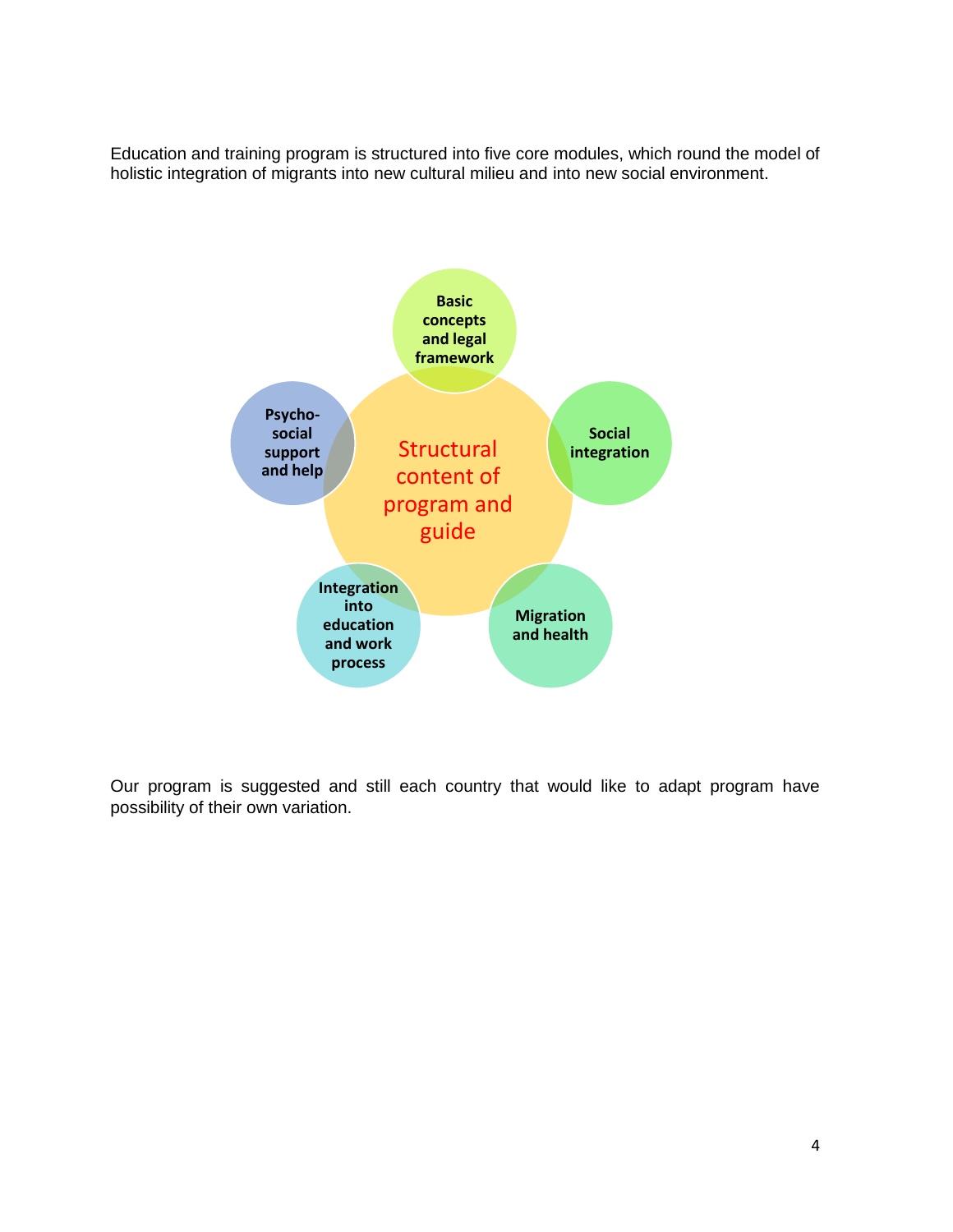### <span id="page-4-0"></span>**1. Module: Basic Concepts and Legal Framework**

| Module:                   | Basic concepts and legal framework                                                                                                                                                                                                                                                                                                                                                                                                                                                                                                                                                                                                                                                                                                                                                    |
|---------------------------|---------------------------------------------------------------------------------------------------------------------------------------------------------------------------------------------------------------------------------------------------------------------------------------------------------------------------------------------------------------------------------------------------------------------------------------------------------------------------------------------------------------------------------------------------------------------------------------------------------------------------------------------------------------------------------------------------------------------------------------------------------------------------------------|
| Topics:                   | <b>Basic concepts</b><br>1.<br>2. Legal framework<br>3. Human rights<br>4. Organizations<br>5. Humanitarian principles                                                                                                                                                                                                                                                                                                                                                                                                                                                                                                                                                                                                                                                                |
| Estimated<br>timing:      | Two school hours                                                                                                                                                                                                                                                                                                                                                                                                                                                                                                                                                                                                                                                                                                                                                                      |
|                           | Methodological recommendations for planning learning process                                                                                                                                                                                                                                                                                                                                                                                                                                                                                                                                                                                                                                                                                                                          |
| General<br>objective:     | To improve knowledge, skills and competences of professional staff,<br>colleagues and others in the field of basic terminology, concepts and<br>legal framework for holistic integration of migrants.                                                                                                                                                                                                                                                                                                                                                                                                                                                                                                                                                                                 |
| Specific<br>objectives:   | To define basic concepts and key terminology in the field of<br>$\Box$<br>holistic migration integration;<br>To present legal framework and key legal bases in the field of<br>holistic migration integration;<br>To highlight importance of human rights in the context of the<br>holistic integration of migrants;<br>To list and highlight the role of selected organizations in the field<br>of holistic integration of migrants;<br>To highlight humanitarian principles.                                                                                                                                                                                                                                                                                                        |
| Competencies:             | Participant is able to independently express views on holistic<br>$\qquad \qquad -$<br>integration of migrants using relevant terms and terminology;<br>Participant is able to independently critically highlight relevant<br>legal framework and evaluate importance of legal matter in the<br>field of holistic integration of migrants;<br>Participant is able to independently problematize realization of<br>human rights of migrants in their holistic integration;<br>Participant is able to independently plan involvement of relevant<br>organizations and institutions in achieving holistic integration of<br>migrants;<br>Participant is able to independently evaluate importance and<br>$\qquad \qquad \blacksquare$<br>role of humanitarian principles and perceptions |
| Required<br>knowledge and | Participants have basic knowledge and experience in the field of legal<br>protection and organizational approaches to work and care for                                                                                                                                                                                                                                                                                                                                                                                                                                                                                                                                                                                                                                               |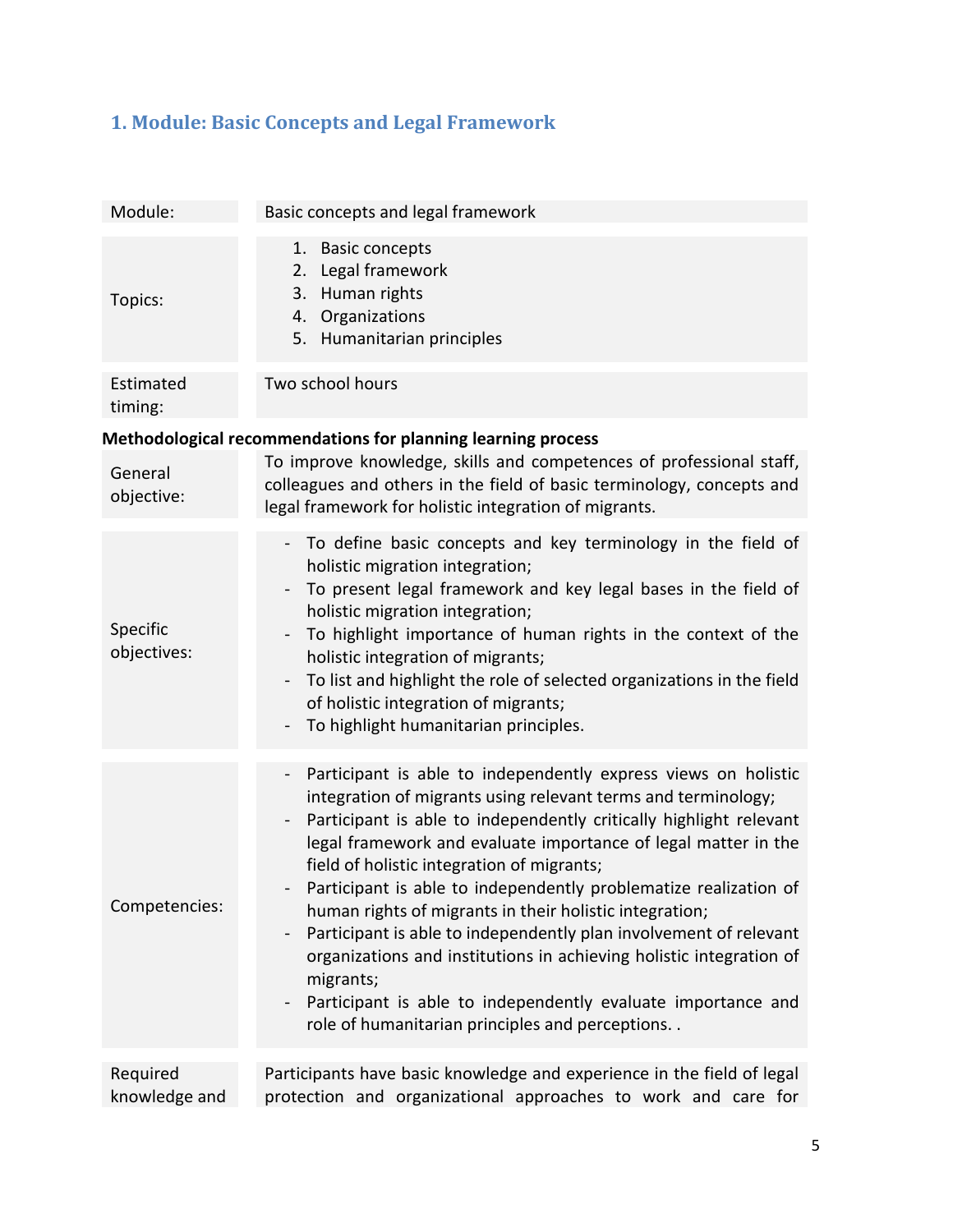| experience:                                      | migrants and other relevant target groups that may emerge from<br>different fields, for example, social and health care, education,<br>employment and labour market, public administration and justice,<br>civil society organizations (humanitarian, disability, voluntary, ) and<br>other professional areas.                                                                                                                                                                                                                                                                                                                                                                                                                                                                                                                                                                                               |
|--------------------------------------------------|---------------------------------------------------------------------------------------------------------------------------------------------------------------------------------------------------------------------------------------------------------------------------------------------------------------------------------------------------------------------------------------------------------------------------------------------------------------------------------------------------------------------------------------------------------------------------------------------------------------------------------------------------------------------------------------------------------------------------------------------------------------------------------------------------------------------------------------------------------------------------------------------------------------|
| Expected<br>learning<br>outcomes:                | Knowledge: participant understands<br>basic<br>and<br>concepts<br>terminology, knows relevant legal framework, human rights and<br>organizations in the field of holistic integration of migrants, lists<br>humanitarian principles.<br>Skills: participant identifies and connects key conceptual and<br>terminological features, compares realization of human rights of<br>migrants in different environments, and analyses importance<br>and role of individual organizations in migrant integration<br>processes, identifiese importance of humanitarian principles.<br>Competencies: participant independently improves conceptual<br>and terminological context, evaluates legal framework, and<br>critically highlights realisation of human rights and contribution<br>of individual organizations to holistic integration of migrants,<br>evaluates importance and role of humanitarian principles. |
| Methodological<br>approach:                      | used when<br>teaching<br>dealing<br>withinterpretation,<br>Frontal<br>in<br>conversation, discussion and demonstration. Problem-oriented/<br>participant oriented method is used with individual work, pair and<br>group work. Inductive approach is also recommended.                                                                                                                                                                                                                                                                                                                                                                                                                                                                                                                                                                                                                                        |
| Testing of<br>learning<br>outcomes:              | will<br>acquired<br>knowledge<br>and<br>developed<br>Lecturers<br>assess<br>competences using the Communicative method at the end of the<br>check their learning<br>Participants will<br>be<br>able to<br>course.<br>achievements/outcomes with self-evaluation questions at the end of<br>each module.                                                                                                                                                                                                                                                                                                                                                                                                                                                                                                                                                                                                       |
| Required<br>software/<br>learning<br>technology: | Computer with speakers<br>-<br>Projector<br>Video (e.g. You Tube, movie clips, )<br>.                                                                                                                                                                                                                                                                                                                                                                                                                                                                                                                                                                                                                                                                                                                                                                                                                         |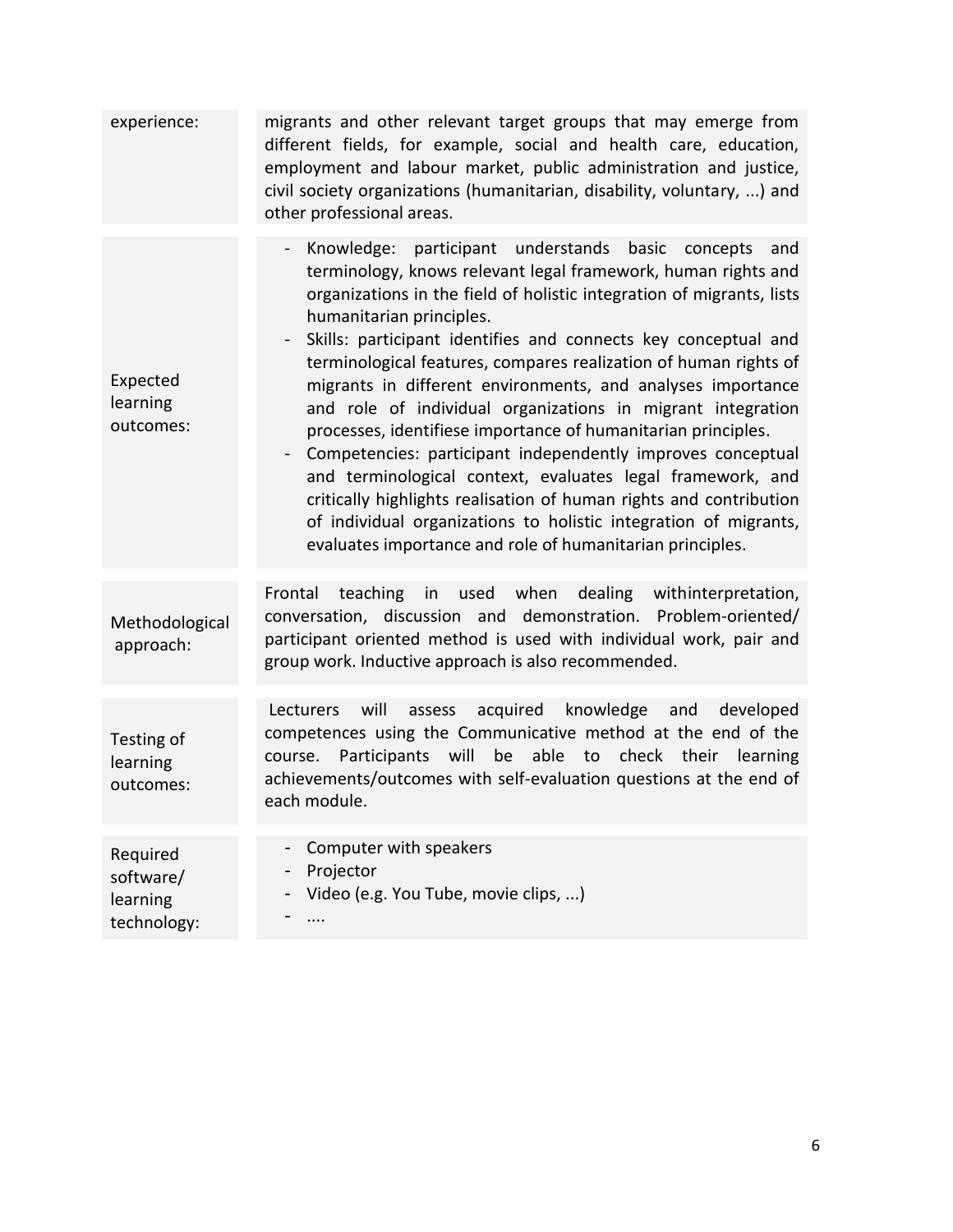#### <span id="page-6-0"></span>**2. Module: Social Integration**

#### <span id="page-6-1"></span>**2.1. Social Integration: Work Approaches**

| Module:              | Social integration                                                               |
|----------------------|----------------------------------------------------------------------------------|
| Topics:              | 1. Work approaches<br>2. Community work<br>3. Cultural mediation and sensibility |
| Estimated<br>timing: | Twelve school hours                                                              |

| Module:                                                      | <b>WORK APPROACHES</b>                                                                                                                                                                                                                                                                                                                                                                                                                                                                                                                                                                                                                        |  |
|--------------------------------------------------------------|-----------------------------------------------------------------------------------------------------------------------------------------------------------------------------------------------------------------------------------------------------------------------------------------------------------------------------------------------------------------------------------------------------------------------------------------------------------------------------------------------------------------------------------------------------------------------------------------------------------------------------------------------|--|
|                                                              |                                                                                                                                                                                                                                                                                                                                                                                                                                                                                                                                                                                                                                               |  |
| Units:                                                       | 1. Everyday integration model<br>2. Individual model of planning<br>3. Advantages and management of individual discourse<br>4. Importance of discourse management with family as the main<br>cell of social life<br>5. Challenges and dilemmas of motivation<br>6. Presentation of all stages of a concrete integration process or<br>model: Scandinavian model                                                                                                                                                                                                                                                                               |  |
| Estimated<br>timing:                                         | Four school hours                                                                                                                                                                                                                                                                                                                                                                                                                                                                                                                                                                                                                             |  |
| Methodological recommendations for planning learning process |                                                                                                                                                                                                                                                                                                                                                                                                                                                                                                                                                                                                                                               |  |
| General<br>objective:                                        | To improve knowledge, skills and competences of professional staff,<br>colleagues and others in the field of work approaches in the process of<br>social integration of migrants.                                                                                                                                                                                                                                                                                                                                                                                                                                                             |  |
| Specific<br>objectives:                                      | - To present key competences and life skills for everyday<br>integration model and individual planning model (workshop);<br>To highlight expertise and skills for conducting individual<br>conversations with a positive target perspective;<br>To identify characteristics of managing individual conversation<br>and talking with family as the basic cell of social life (workshop);<br>To highlight motivational techniques in working and talking with<br>migrants in the early stages of integration (workshop);<br>To present integration process as a case study of an<br>international protection beneficiary, which has taken place |  |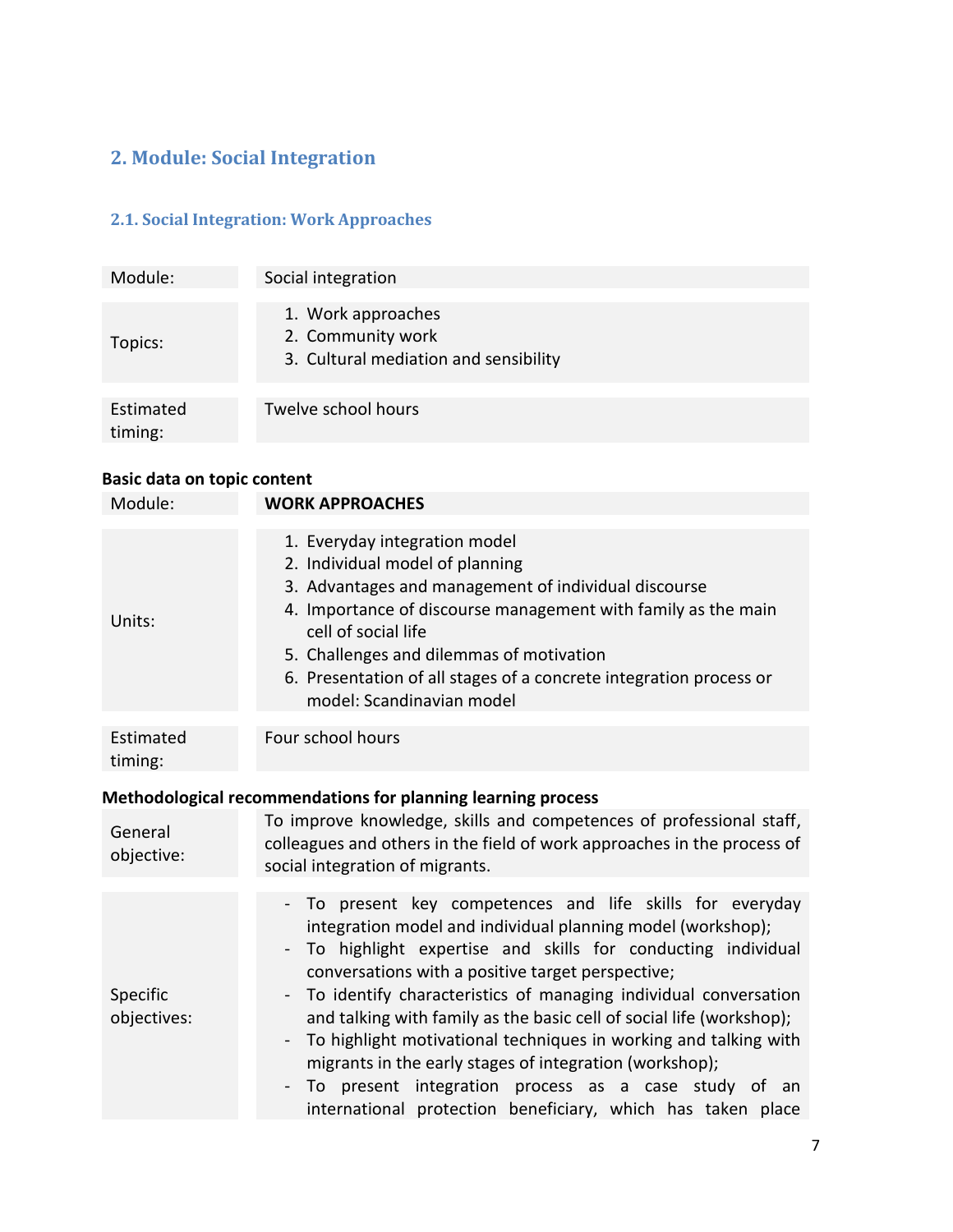| throughout the entire integration process - from asylum process<br>to full integration.                                                                                                                                                                                                                                                                                                                                                                                                                                                                                                                                                                                                                                                                                                                                                                                                                                                                                                                                           |
|-----------------------------------------------------------------------------------------------------------------------------------------------------------------------------------------------------------------------------------------------------------------------------------------------------------------------------------------------------------------------------------------------------------------------------------------------------------------------------------------------------------------------------------------------------------------------------------------------------------------------------------------------------------------------------------------------------------------------------------------------------------------------------------------------------------------------------------------------------------------------------------------------------------------------------------------------------------------------------------------------------------------------------------|
| - Participant is able to independently evaluate contribution of<br>individual key competences and life skills to<br>improve<br>development of day-to-day integration model and individual<br>planning model;<br>Participant is able to independently formulate concept, style and<br>circumstances of conducting an individual conversation based on<br>Psychological Positivism;<br>Participant is able to independently conceive concepts and styles<br>of managing individual conversation and talking with family as<br>the basic cell of social life;<br>Participant is able to independently evaluate challenges and<br>dilemmas of motivation in working with migrants at initial<br>integration stages and to identify successful motivational<br>techniques;<br>Participant is able to independently lead and critically evaluate<br>concrete<br>integration process, e.g. the<br>beneficiary with<br>international protection throughout the entire process of<br>integration, from asylum process to full integration. |
| Participants have basic knowledge and experience in the field of social<br>integration and work and care for migrants and other relevant target<br>groups who may emerge from different fields, for example, social and<br>health care, education, employment and labour market, public<br>administration and justice, civil society organizations (humanitarian,<br>disability, voluntary) and other professional areas.                                                                                                                                                                                                                                                                                                                                                                                                                                                                                                                                                                                                         |
| Knowledge: participant defines characteristics of everyday<br>integration model and individual model of planning, describes<br>characteristics of conducting individual conversation<br>and<br>conversation with family, summarizes challenges and dilemmas<br>of motivation in working with migrants, and, on the basis of case<br>study, explains stages of concrete integration process from<br>asylum process to holistic integration;<br>Skills: participant identifies key factors of everyday integration<br>model and individual model of planning, understands and<br>connects styles and characteristics of managing individual<br>conversation and conversation with family with their success in<br>practice, analyses challenges and dilemmas of motivation in<br>working with migrants and comments on possible solutions to<br>concrete integration processes.                                                                                                                                                     |
|                                                                                                                                                                                                                                                                                                                                                                                                                                                                                                                                                                                                                                                                                                                                                                                                                                                                                                                                                                                                                                   |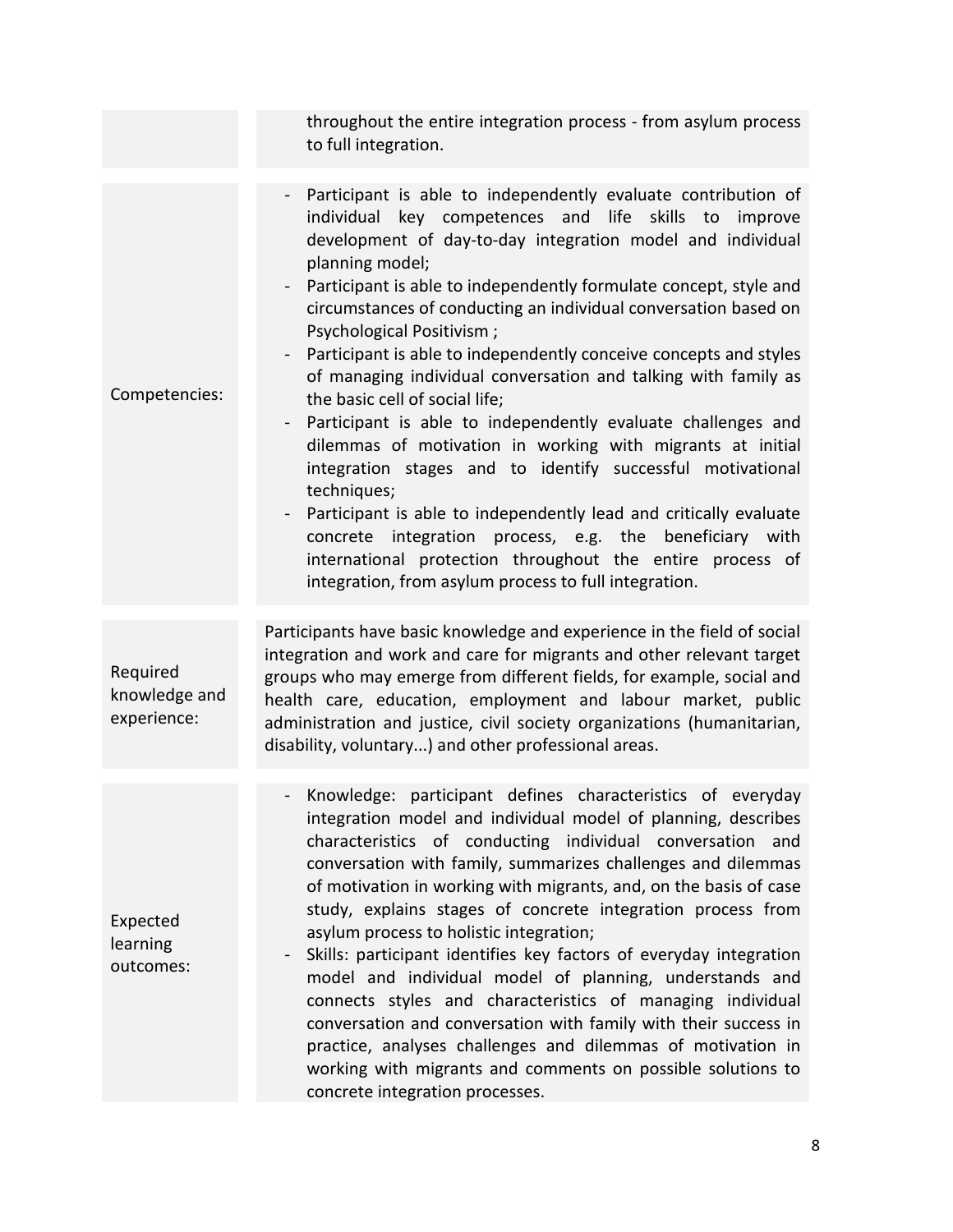|                                     | Competencies: participant independently plans everyday<br>integration model and individual model of planning, evaluates<br>advantages and mistakes in managing individual conversation<br>and conversation with family, faces challenges and dilemmas of<br>motivation in working with migrants, and determines<br>achievement of solutions for individual integration processes. |
|-------------------------------------|-----------------------------------------------------------------------------------------------------------------------------------------------------------------------------------------------------------------------------------------------------------------------------------------------------------------------------------------------------------------------------------|
| Methodological<br>approach:         | Frontal teaching in used when dealing with interpretation,<br>conversation, discussion and demonstration. Problem-oriented/<br>participant oriented method is used with individual work, pair and<br>group work. Inductive approach is also recommended.                                                                                                                          |
| Testing of<br>learning<br>outcomes: | Lecturers will assess acquired knowledge and developed competences<br>using the Communicative method at the end of the course.<br>will<br>be<br>able to check their<br>Participants<br>learning<br>achievements/outcomes with self-evaluation questions at the end of<br>each module.                                                                                             |
| Required                            | Computer with speakers                                                                                                                                                                                                                                                                                                                                                            |
| software/                           | - Projector                                                                                                                                                                                                                                                                                                                                                                       |
| learning                            | - Video (e.g. You Tube, movie clips, )                                                                                                                                                                                                                                                                                                                                            |
| technology:                         |                                                                                                                                                                                                                                                                                                                                                                                   |

#### <span id="page-8-0"></span>**2.2. Social Integration: Community Work**

| Module:              | Social integration                                                               |
|----------------------|----------------------------------------------------------------------------------|
| Topics:              | 1. Work Approaches<br>2. Community Work<br>3. Cultural Mediation and Sensibility |
| Estimated<br>timing: | Twelve school hours                                                              |

| Module: | <b>COMMUNTY WORK</b>                                                                                                                                                                                  |
|---------|-------------------------------------------------------------------------------------------------------------------------------------------------------------------------------------------------------|
| Units:  | 1. Model of integration into community and society<br>2. Specific - sensible approaches to working with community<br>3. Integration as a two-way process<br>4. Professional work with local community |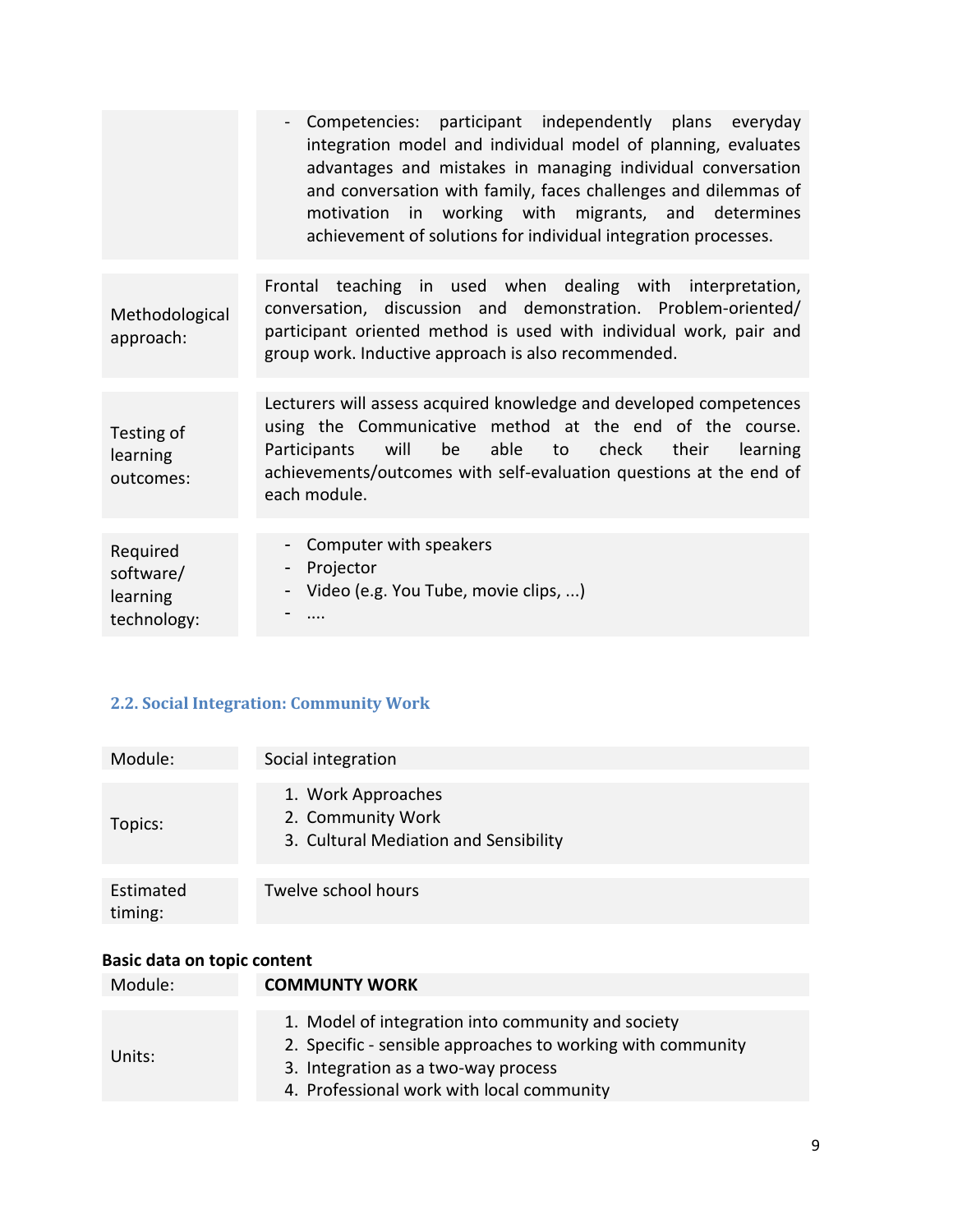|                         | 5. The role of volunteers<br>6. Coordination of different support measures, development and<br>support of programs and projects                                                                                                                                                                                                                                                                                                                                                                                                                                                                                                                                                                                                                                                                                                                                                                                                                                      |
|-------------------------|----------------------------------------------------------------------------------------------------------------------------------------------------------------------------------------------------------------------------------------------------------------------------------------------------------------------------------------------------------------------------------------------------------------------------------------------------------------------------------------------------------------------------------------------------------------------------------------------------------------------------------------------------------------------------------------------------------------------------------------------------------------------------------------------------------------------------------------------------------------------------------------------------------------------------------------------------------------------|
| Estimated<br>timing:    | Four school hours                                                                                                                                                                                                                                                                                                                                                                                                                                                                                                                                                                                                                                                                                                                                                                                                                                                                                                                                                    |
|                         | Methodological recommendations for planning learning process                                                                                                                                                                                                                                                                                                                                                                                                                                                                                                                                                                                                                                                                                                                                                                                                                                                                                                         |
| General<br>objective:   | To improve knowledge, skills and competences of professional staff,<br>colleagues and others in the field of community work in the process of<br>social integration of migrants.                                                                                                                                                                                                                                                                                                                                                                                                                                                                                                                                                                                                                                                                                                                                                                                     |
| Specific<br>objectives: | - To introduce the migrant integration model into community and<br>social life;<br>To evaluate the importance of a sensible approach in working<br>with migrants in community;<br>To highlight approaches of cooperation with community and<br>management of integration process of migrants as a two-way<br>process;<br>To develop approaches to professional work with local<br>$\qquad \qquad -$<br>community in holistic integration of migrants, with an emphasis<br>on informing and involving locals in intercultural meetings;<br>To identify the role and importance of volunteers in migrant<br>integration processes;<br>To coordinate various support measures and policies in the field<br>$\qquad \qquad \blacksquare$<br>of labour and integration of migrants;<br>To develop and support projects in the field of holistic<br>$\qquad \qquad -$<br>integration of migrants, even if only small projects with<br>significant social-societal effects. |
| Competencies:           | - Participant is able to independently evaluate the effects of<br>holistic integration model of migrants in community and social<br>life;<br>Participant is able to independently determine the importance<br>of specific-sensible approaches to integration of migrants into<br>community;<br>Participant is able to independently evaluate and critically<br>highlight contexts and effects of cooperation with community;<br>Participant is capable of independent management and<br>reflection on migrant integration process as a two-way process;<br>Participant is able to independently define diversity of<br>professional work approaches with local community in holistic<br>integration of migrants, assess the importance of informing and<br>involvinge locals in intercultural meetings;<br>Participant is able to independently plan and evaluate effects of                                                                                         |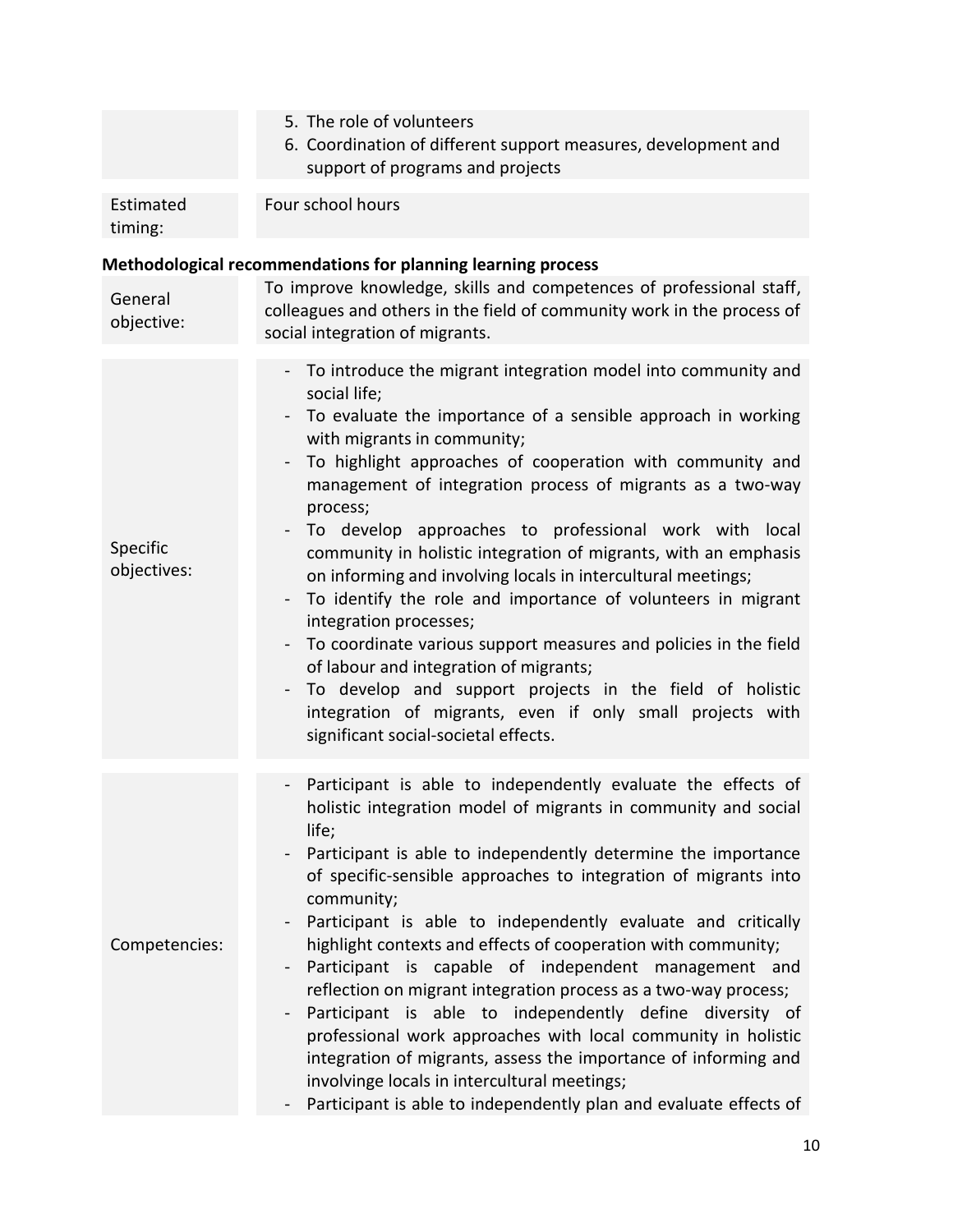appropriate approaches to involve volunteers in migrant integration processes; - Participant is able to independently plan and manage various support measures and policies in the field of labour and integration of migrants; - Participant is able to independently assess and support diversity of successful projects in the field of holistic integration of migrants. Required knowledge and experience: Participants have basic knowledge and experience in the field of social integration, work and care for migrants and other relevant target groups who may emerge from different fields, for example, social and health care, education, employment and labor market, public administration and justice, civil society organizations (humanitarian, disability, voluntary...) and other professional areas. Expected learning outcomes: Knowledge: participant describes integration model of migrants into community and society, knows specific-sensitive approaches to working with community in integration of migrants, understands integration of migrants as a two-way process, explains professional work with local community in integration of migrants, summarizes the role of volunteers in integration process of migrants, clarifies ways of coordinating various support measures in the field of migrant integration and determines ways to develop and support projects in the field of holistic migration integration; Skills: participant identifies key factors of integration model of migrants into community and social life, estimates suitability of specific-sensible approaches of community work in integration of migrants, analyses integration of migrants as a two-way process in detail, links effectiveness of professional work with local community in successful integration of migrants, defines the role and importance of volunteering in integration process of migrants, analyses contribution of support measures to success of integration process of migrants, defines the importance of supporting projects in the field of holistic migration integration; Competencies: participant independently evaluates effects of model of holistic integration of migrants in community and social life, defines importance of specific-sensible approaches to integration of migrants into community, critically illuminates contexts and effects of cooperation with community, guides and reflects on integration process of migrants as a two-way process, defines importance of different approaches to professional work with local community and role of volunteers in holistic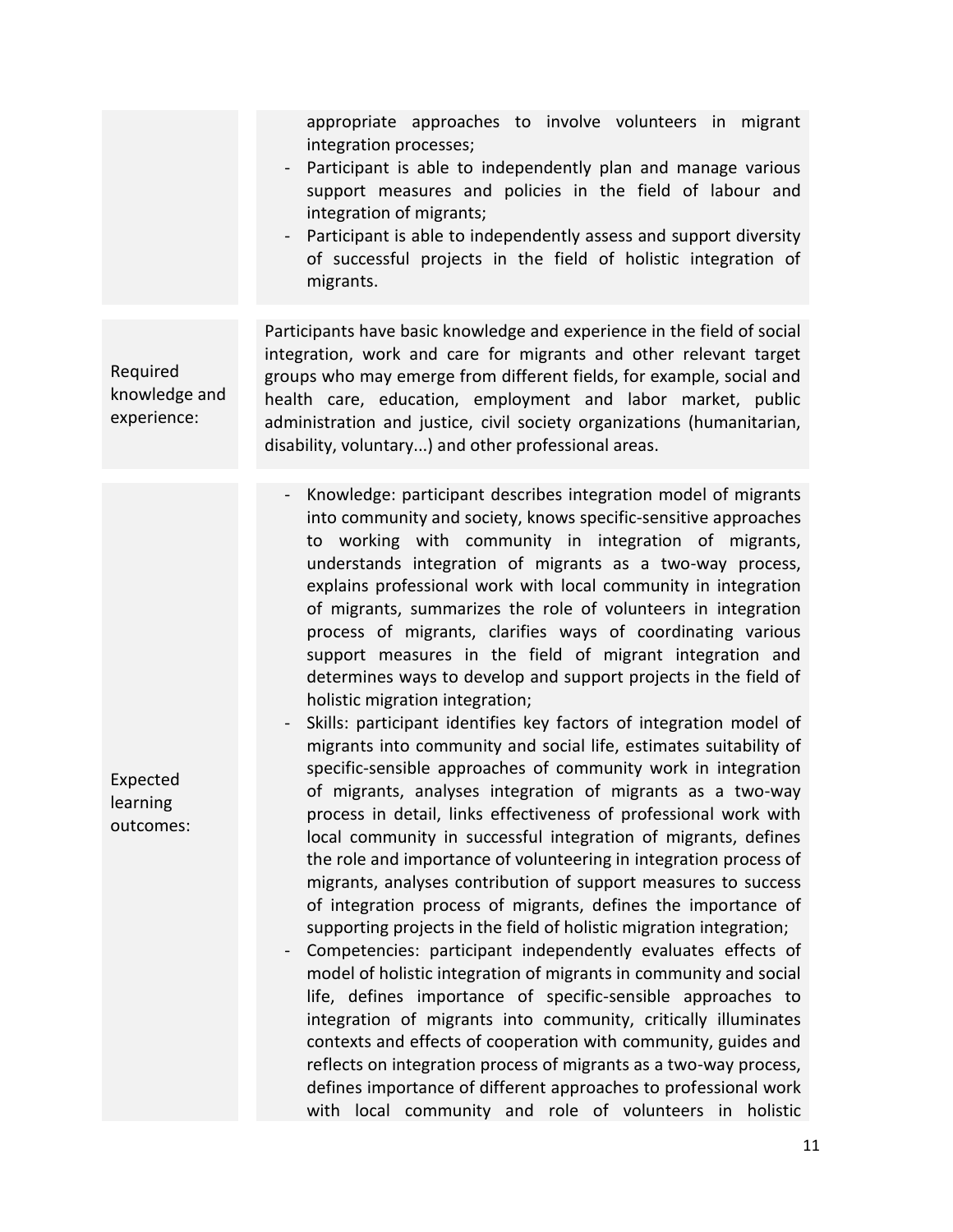|                                                  | integration of migrants, plans and manages various supportive<br>measures and policies and supports the success of projects in<br>the field of migration integration.                                                                                                        |
|--------------------------------------------------|------------------------------------------------------------------------------------------------------------------------------------------------------------------------------------------------------------------------------------------------------------------------------|
| Methodological<br>approach:                      | Frontal teaching in used when dealing with interpretation,<br>conversation, discussion and demonstration. Problem-oriented/<br>participant oriented method is used with individual work, pair and<br>group work. Inductive approach is also recommended.                     |
| Testing of<br>learning<br>outcomes:              | Lecturers will assess acquired knowledge and developed competences<br>using the Communicative method at the end of the course.<br>Participants will be able to check their<br>learning<br>achievements/outcomes with self-evaluation questions at the end of<br>each module. |
| Required<br>software/<br>learning<br>technology: | - Computer with speakers<br>Projector<br>$\blacksquare$<br>Video (e.g. You Tube, movie clips, )<br>$\blacksquare$                                                                                                                                                            |

#### <span id="page-11-0"></span>**2.3. Social Integration: Cultural Meditation and Sensibility**

| Module:              | Social integration                                                               |
|----------------------|----------------------------------------------------------------------------------|
| Topics:              | 1. Work Approaches<br>2. Community Work<br>3. Cultural Mediation and Sensibility |
| Estimated<br>timing: | Twelve school hours                                                              |

| Module: | <b>CULTURAL MEDIATION AND SENSIBILITY</b>                                                                                                                                                                                                                                                                                                                                                    |
|---------|----------------------------------------------------------------------------------------------------------------------------------------------------------------------------------------------------------------------------------------------------------------------------------------------------------------------------------------------------------------------------------------------|
|         |                                                                                                                                                                                                                                                                                                                                                                                              |
| Units:  | 1. Cultural dimensions of integration<br>2. Cultural differences as an opportunity of modern societies<br>3. Language barriers and challenges in working with interpreters<br>4. Combating xenophobia, intolerance, discrimination, stereotypes<br>and violence<br>5. Empathy and patience of participants<br>6. Intercultural competencies and skills<br>7. Types and ways of communication |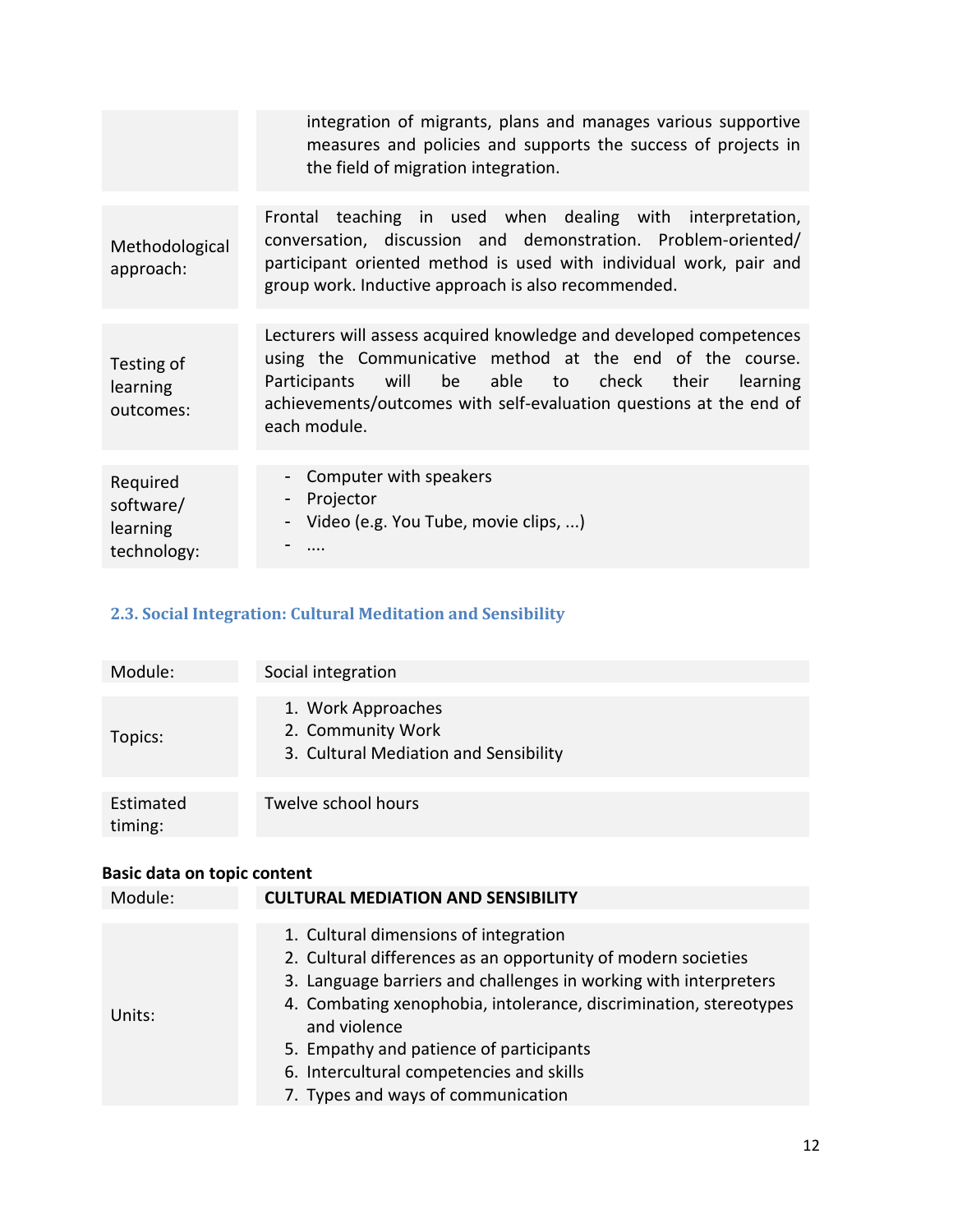| Estimated | Four school hours |
|-----------|-------------------|
| timing:   |                   |

#### **Methodological recommendations for planning learning process**

| General<br>objective:                    | To improve knowledge, skills and competences of professional staff,<br>colleagues and others in the field of cultural mediation and<br>senzibilization in the process of social integration of migrants.                                                                                                                                                                                                                                                                                                                                                                                                                                                                                                                                                                                                                                                                                                                                                                                               |
|------------------------------------------|--------------------------------------------------------------------------------------------------------------------------------------------------------------------------------------------------------------------------------------------------------------------------------------------------------------------------------------------------------------------------------------------------------------------------------------------------------------------------------------------------------------------------------------------------------------------------------------------------------------------------------------------------------------------------------------------------------------------------------------------------------------------------------------------------------------------------------------------------------------------------------------------------------------------------------------------------------------------------------------------------------|
| Specific<br>objectives:                  | - To identify cultural differences in behaviour of migrants from<br>different cultural milieu and societies;<br>To identify gender differences of migrants and gender gaps of<br>$\overline{\phantom{0}}$<br>Western European societies;<br>To identify language differences and specific approaches to work<br>with interpreters;<br>To present efforts to combat xenophobia and intensify social<br>inclusion;<br>To present factors of empathy and patience that contribute to<br>successful social integration;<br>To highlight cultural competencies and skills that are key to<br>holistic integration of migrants into society;<br>To understand different types and ways of communication.                                                                                                                                                                                                                                                                                                     |
| Competencies:                            | Participant is able to independently evaluate importance of<br>$\blacksquare$<br>cultural differences in behaviour of migrants coming from<br>different cultural milieu and societies;<br>Participant is able to independently confront gender differences<br>of migrants and gender gaps of Western European societies;<br>Participant is able to independently evaluate importance of<br>language differences and assess the need for specific approaches<br>to working with interpreters;<br>Participant is able to independently evaluate challenges and<br>opportunities for combating xenophobia and strive for more<br>effective social inclusion;<br>- Participant is able to independently determine key factors of<br>empathy and patience being main contributors to successful<br>social integration;<br>Participant is able to independently assess contribution of<br>cultural competences and skills in the process of holistic<br>integration of migrants in a broader social context. |
| Knowledge and<br>experience<br>required: | Participants have basic knowledge and experience in the field of social<br>integration and work and care for migrants and other relevant target<br>groups who may emerge from different fields, for example, social and                                                                                                                                                                                                                                                                                                                                                                                                                                                                                                                                                                                                                                                                                                                                                                                |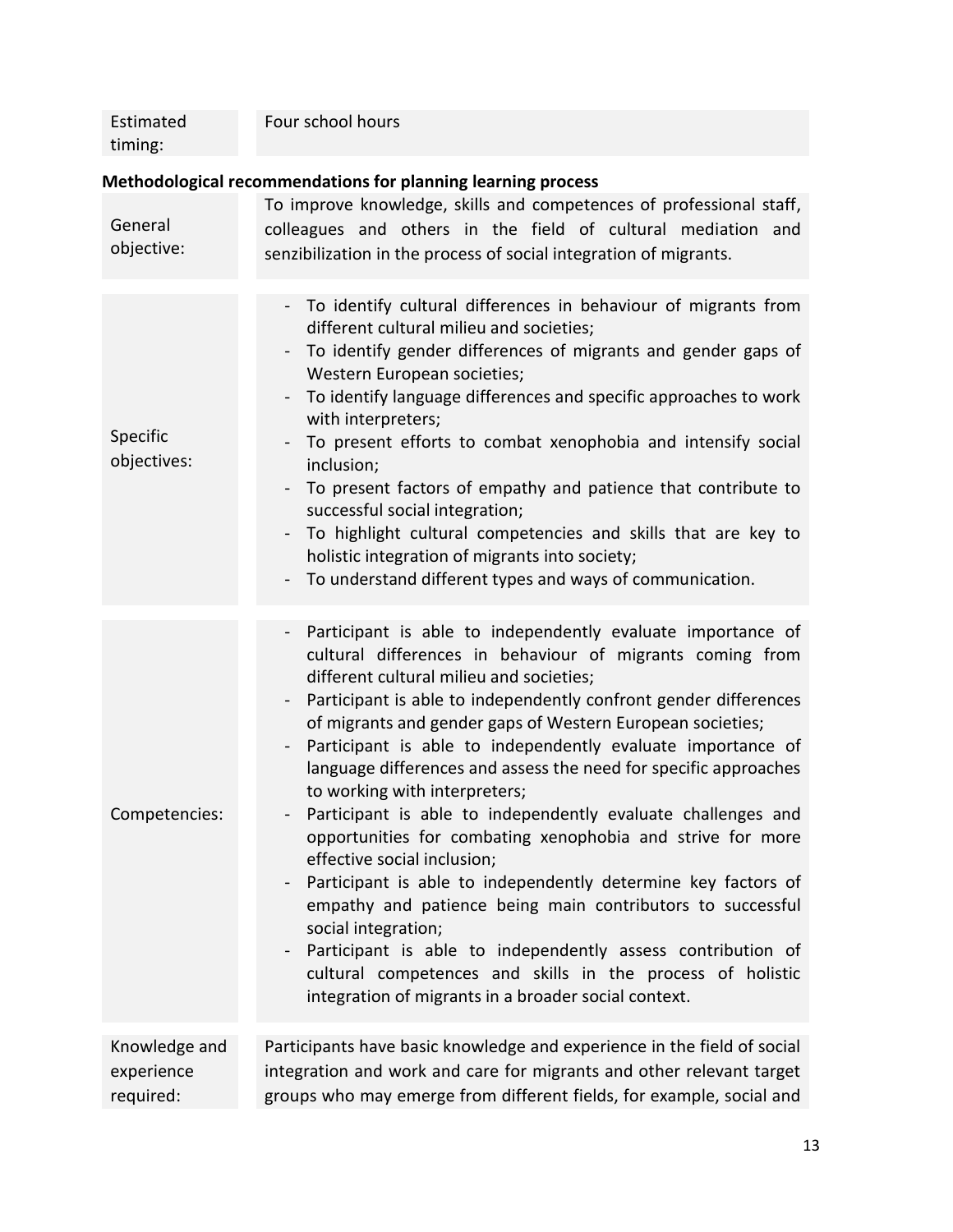health care, education, employment and labor market, public administration and justice, civil society organizations (humanitarian, disability, voluntary...) and other professional areas.

- Knowledge: the participant summarizes cultural differences affecting behaviour of migrants from different societies and environments, describes gender migrant differences and gender gaps of Western European societies, describes language differences and professional attention that interpreters need, explains efforts in fighting xenophobia and better social inclusion, lists empathy factors and describes the need for patience, which contributes to successful social integration, lists and describes cultural competences and skills that are key to holistic integration of migrants into society;
- Skills: the participant identifies and comments cultural differences reflected in the behaviour of migrants from different cultures, analyses gender differences of migrants and gender gaps of western European societies, identifies linguistic differences and identifies characteristics of professional work with interpreters, concludes importance of combating xenophobia and links factors contributing to better social inclusion, analyses empathy and patience factors that are the starting point for successful social integration of migrants, identifies cultural competences and skills that are key to holistic integration of migrants into the wider social context;
- Competence: participant independently evaluates importance of cultural differences in behaviour of migrants coming from different cultural milieu and societies, confronts different migrant genders and gender gaps of Western European societies, evaluates importance of language differences and assesses the need for specific approaches to work with interpreters, evaluates challenges and opportunities to combat xenophobia and strives for more effective social inclusion, identifies key factors of empathy and patience, which are key elements for successful social integration, assesses contribution of cultural competences and skills in the process of migrant integration into a wider social context.

Methodological approach: Frontal teaching in used when dealing with interpretation, conversation, discussion and demonstration. Problem-oriented/ participant oriented method is used with individual work, pair and group work. Inductive approach is also recommended.

Expected learning outcomes: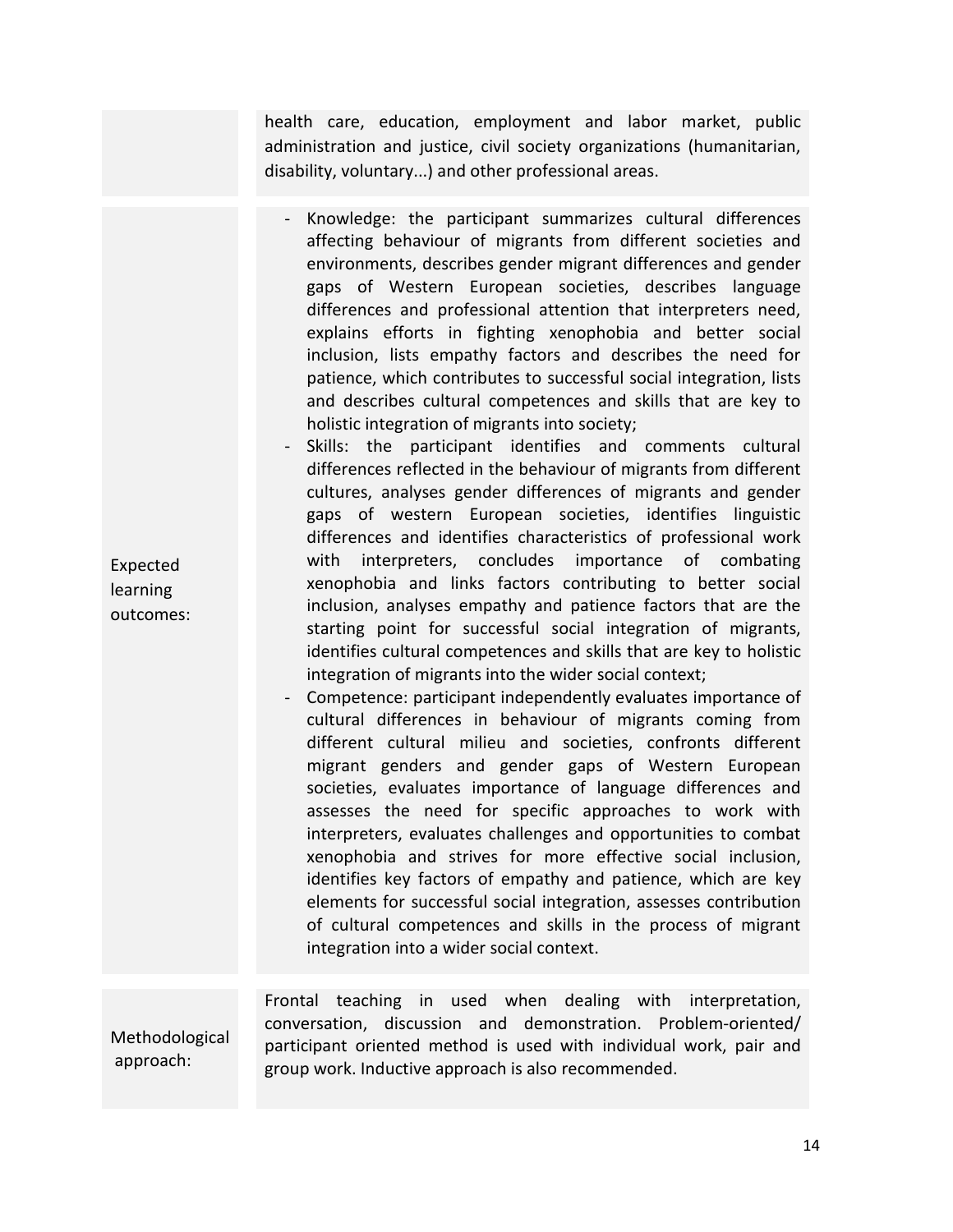| Testing of<br>learning<br>outcomes: | Lecturers will assess acquired knowledge and developed competences<br>using the Communicative method at the end of the course.<br>will<br>be able to check their<br>Participants<br>learning<br>achievements/outcomes with self-evaluation questions at the end of<br>each module. |
|-------------------------------------|------------------------------------------------------------------------------------------------------------------------------------------------------------------------------------------------------------------------------------------------------------------------------------|
| Required                            | - Computer with speakers                                                                                                                                                                                                                                                           |
| software/                           | - Projector                                                                                                                                                                                                                                                                        |
| learning                            | - Video (e.g. You Tube, movie clips, )                                                                                                                                                                                                                                             |
| technology:                         | $\cdots$                                                                                                                                                                                                                                                                           |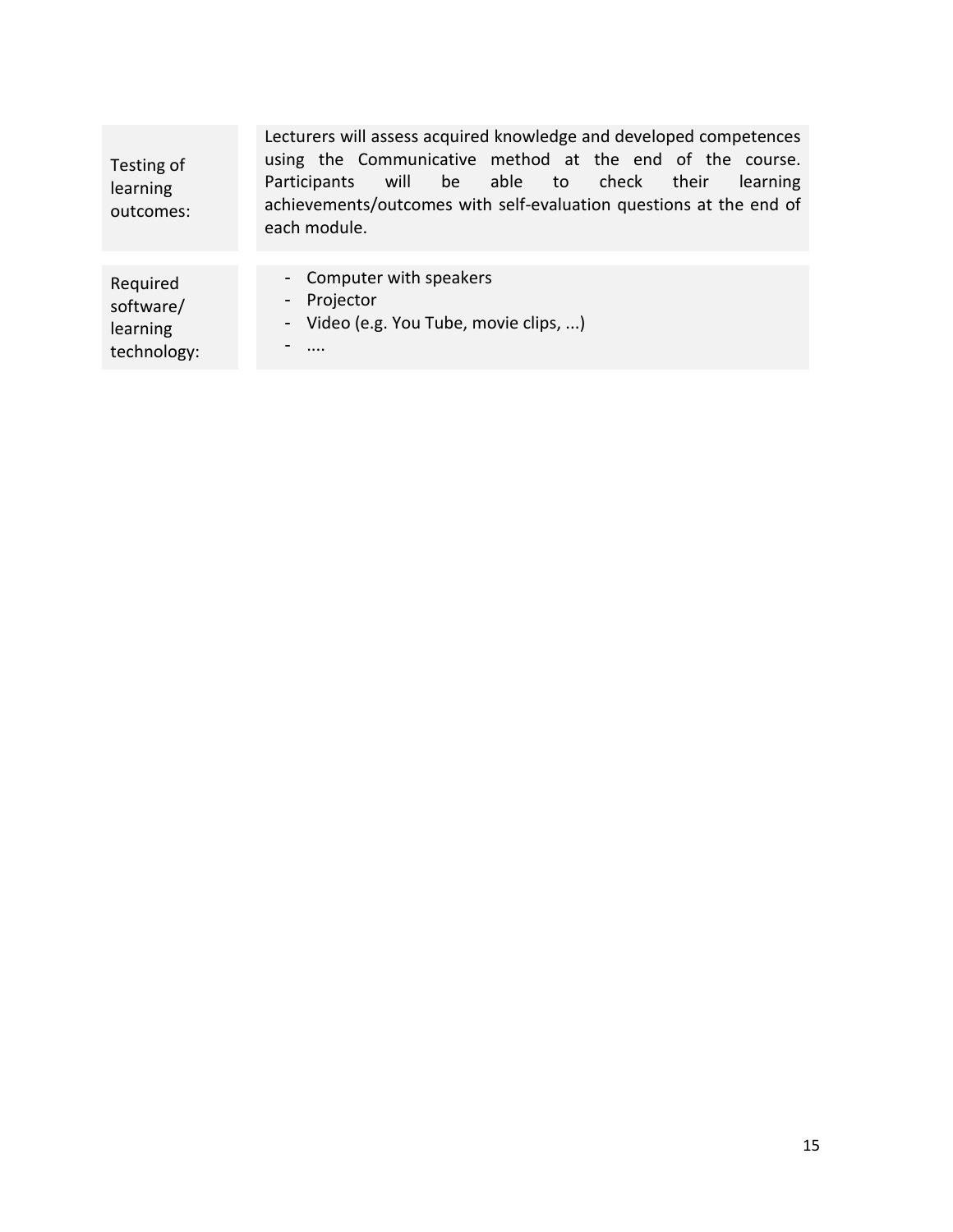#### <span id="page-15-0"></span>**3. Module: Migration and Health**

| <b>Basic module data</b> |                                                                                                                                                                                                                                                                                                                                                                                                                                                                                                                                                                                                                                                                                                                                                                        |
|--------------------------|------------------------------------------------------------------------------------------------------------------------------------------------------------------------------------------------------------------------------------------------------------------------------------------------------------------------------------------------------------------------------------------------------------------------------------------------------------------------------------------------------------------------------------------------------------------------------------------------------------------------------------------------------------------------------------------------------------------------------------------------------------------------|
| Module:                  | <b>MIGRATIONS AND HEALTH</b>                                                                                                                                                                                                                                                                                                                                                                                                                                                                                                                                                                                                                                                                                                                                           |
| Topics:                  | 1. Health aspects of migration<br>Migrants in health care system in host countries<br>2.<br>Migrants and their accessibility to health care services in host<br>3.<br>countries<br>4. Obstacles in accessing healthcare services in host countries<br>5. Cultural<br>and<br>linguistic<br>misunderstandings<br>health<br>in<br>environment system<br>6. The role of intercultural mediator and volunteer                                                                                                                                                                                                                                                                                                                                                               |
| Estimated<br>timing:     | Two school hours                                                                                                                                                                                                                                                                                                                                                                                                                                                                                                                                                                                                                                                                                                                                                       |
|                          | Methodological recommendations for planning learning process                                                                                                                                                                                                                                                                                                                                                                                                                                                                                                                                                                                                                                                                                                           |
| General<br>objective:    | To improve knowledge, skills and competences of professional staff,<br>colleagues and others in pursuit of health protection and promotion<br>of healthy lifestyle of migrants in their integration process.                                                                                                                                                                                                                                                                                                                                                                                                                                                                                                                                                           |
| Specific<br>objectives:  | To present health aspects that need to be considered in context<br>of migration and integration;<br>To highlight migrant's role in health care system in host<br>countries;<br>To present and evaluate migrants' legal rights to healthcare<br>services for different categories of migrants;<br>To identify obstacles faced by migrants in accessing healthcare<br>$\overline{\phantom{0}}$<br>services host countries;<br>To present cultural and linguistic misunderstandings migrants<br>$\overline{\phantom{0}}$<br>face in clinical settings and which make integration difficult;<br>To present role and significance of cultural mediator, volunteer<br>and communication tools to improve communication between<br>healthcare workers and migratory patients. |
| Competencies:            | Participant is able to independently evaluate health aspect of<br>migration, which is crucial for holistic integration of migrants;<br>Participant is able to independently assess situation and care of<br>migrants in health care system of host countries;<br>Participant is able to independently critically highlight legal<br>rights and obligations of migrants in healthcare services for<br>different categories of migrants;<br>Participant is able to independently problematise obstacles and                                                                                                                                                                                                                                                              |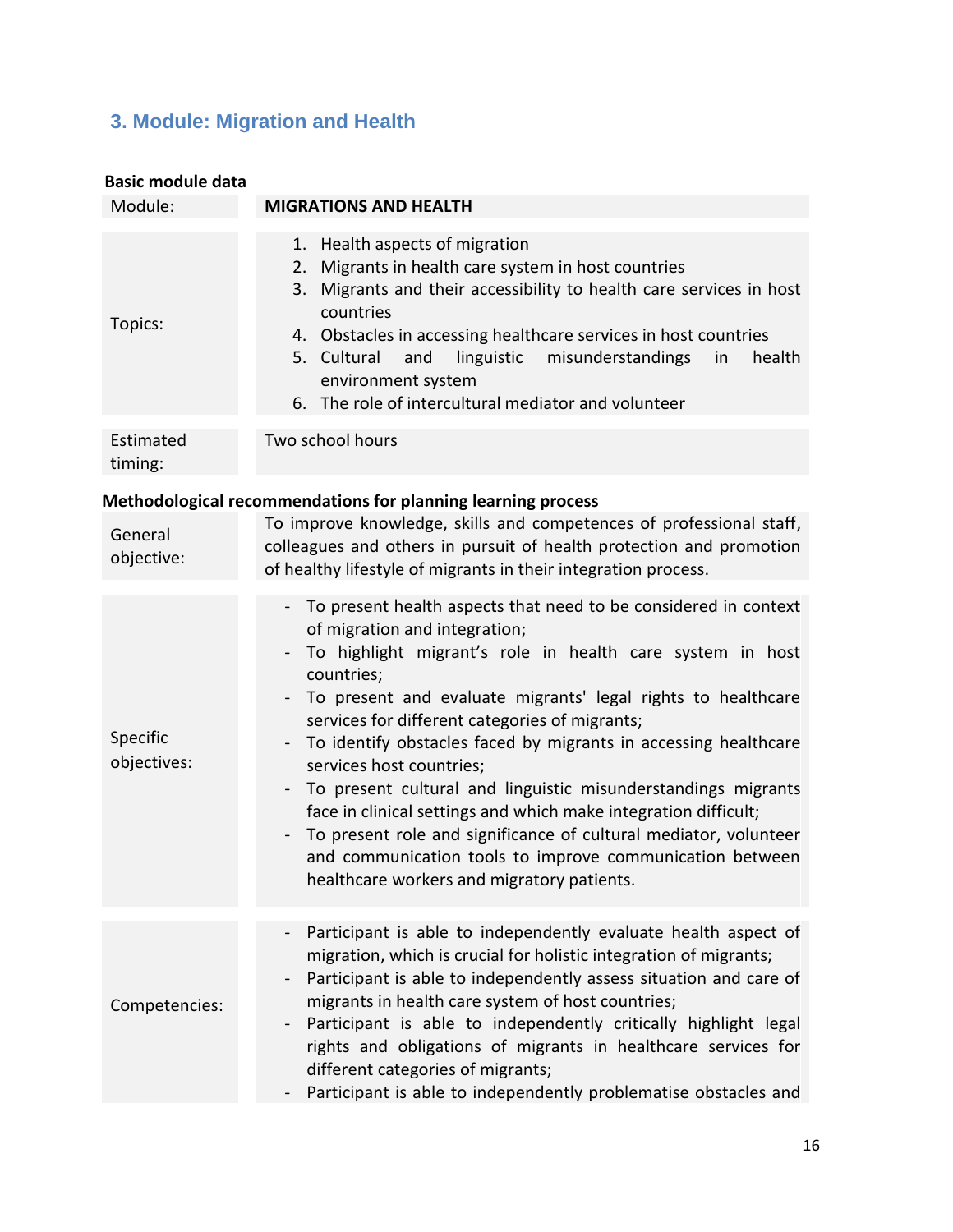dilemmas of migrants in accessing healthcare service in host countries; - Participant is capable of independently disputing incidence of cultural and linguistic misunderstandings in clinical environments that diminish success of holistic integration of migrants; Participant is able to independently evaluate role and significance of intercultural mediator and volunteer as well as assess suitability of individual communication tools to improve communication between healthcare professionals and patients with a migratory background. Knowledge and experience required: Participants have basic knowledge and experience in the field of health care and healthy lifestyle of migrants and other relevant target groups that may emerge from different fields, for example, social and health care, education, employment and labour market, public administration and justice, civil society organizations (humanitarian, disability, voluntary...) and other professional areas. - Knowledge: participant describes health aspects of migration, clarifies situation and treatment of migrants in health care system in host countries, summarizes legitimate legal rights and obligations to healthcare services for different categories of

migrants, lists obstacles of access to healthcare institutions' services in host countries, lists examples of cultural and linguistic misunderstandings in clinical settings, describes role of an intercultural mediator and volunteer and clarifies appropriate communication techniques between migrants and healthcare professionals.

Expected learning outcomes: Skills: participant analyses migration from a healthcare point of view, classifies treatment of migrants in health care system of host countries, identifies framework of legitimate rights and obligations according to healthcare services of different categories of migrants, identifies basic characteristics of obstacles and contradictions in access of migrants to services of healthcare institutions in host countries, provides possible solutions for overcoming cultural as well as linguistic misunderstandings in clinical settings, links role of intercultural mediator and volunteer in context of migrant integration from a health care perspective, analyses the suitability of various communication techniques among stakeholders in the field of health care.

Competence: participant independently evaluates health care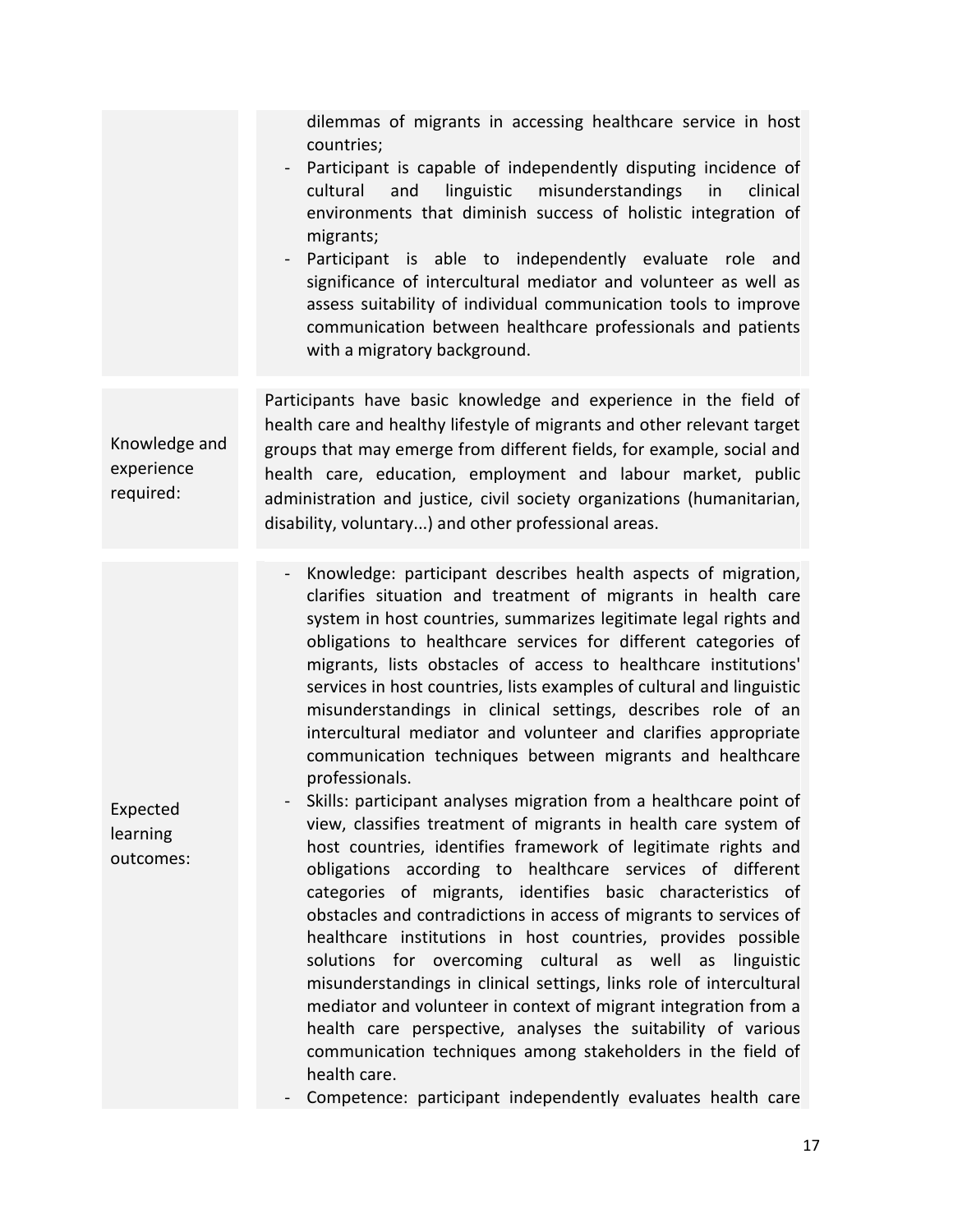|                                     | aspect of migrations, which is crucial for holistic integration of<br>migrants, assesses situation and care of migrants in health care<br>system in host countries, critically illuminates legitimate legal<br>rights and obligations of migrants in terms of healthcare services<br>for different categories of migrants, problematizes obstacles and<br>dilemmas of migrants in accessing healthecare services in host<br>refutes<br>incidence of cultural<br>countries,<br>and<br>linguistic<br>misunderstandings in clinical environments that diminish success<br>of holistic integration of migrants, evaluates role and importance<br>of intercultural mediator and volunteer and assesses suitability<br>of individual communication tools to improve communication<br>between healthcare professionals and patients with a migratory<br>background. |
|-------------------------------------|--------------------------------------------------------------------------------------------------------------------------------------------------------------------------------------------------------------------------------------------------------------------------------------------------------------------------------------------------------------------------------------------------------------------------------------------------------------------------------------------------------------------------------------------------------------------------------------------------------------------------------------------------------------------------------------------------------------------------------------------------------------------------------------------------------------------------------------------------------------|
| Methodological<br>approach:         | teaching in used when dealing with interpretation,<br>Frontal<br>conversation, discussion and demonstration. Problem-oriented/<br>participant oriented method is used with individual work, pair and<br>group work. Inductive approach is also recommended                                                                                                                                                                                                                                                                                                                                                                                                                                                                                                                                                                                                   |
| Testing of<br>learning<br>outcomes: | Lecturers will assess acquired knowledge and developed competences<br>using the Communicative method at the end of the course.<br>will<br>be<br>able<br>check<br>Participants<br>to<br>their<br>learning<br>achievements/outcomes with self-evaluation questions at the end of<br>each module.                                                                                                                                                                                                                                                                                                                                                                                                                                                                                                                                                               |
| Required                            | Computer with speakers                                                                                                                                                                                                                                                                                                                                                                                                                                                                                                                                                                                                                                                                                                                                                                                                                                       |
| software/                           | Projector<br>$\qquad \qquad \blacksquare$                                                                                                                                                                                                                                                                                                                                                                                                                                                                                                                                                                                                                                                                                                                                                                                                                    |
| learning                            | Video (e.g. You Tube, movie clips, )                                                                                                                                                                                                                                                                                                                                                                                                                                                                                                                                                                                                                                                                                                                                                                                                                         |
| technology:                         |                                                                                                                                                                                                                                                                                                                                                                                                                                                                                                                                                                                                                                                                                                                                                                                                                                                              |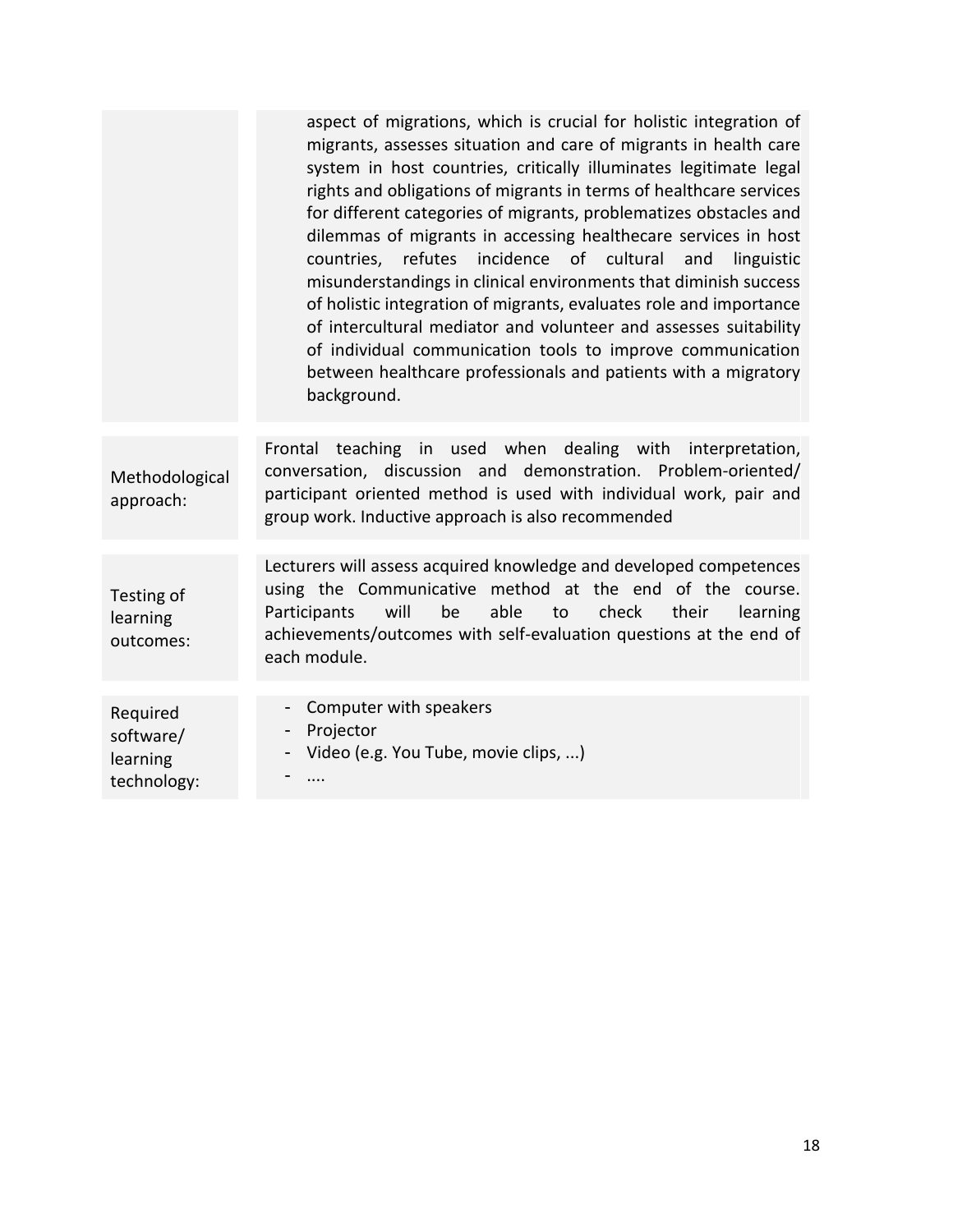#### <span id="page-18-0"></span>**4. Module: Integration into Education and Work Process**

#### <span id="page-18-1"></span>**4.1. Integration into Educational Environment**

| Module:              | Integration into Education and Work Process                              |
|----------------------|--------------------------------------------------------------------------|
| Topics:              | 1. Integration into Education System<br>2. Integration into Work Process |
| Estimated<br>timing: | Four school hours                                                        |

| Topic:                  | <b>INTEGRATION INTO EDUCATION SYSTEM</b>                                                                                                                                                                                                                                                                                                                                                                                                                                                                                                                                                                                                                    |  |
|-------------------------|-------------------------------------------------------------------------------------------------------------------------------------------------------------------------------------------------------------------------------------------------------------------------------------------------------------------------------------------------------------------------------------------------------------------------------------------------------------------------------------------------------------------------------------------------------------------------------------------------------------------------------------------------------------|--|
| Units:                  | 1. Integration of learners into education system programs<br>2. Lifelong education, vocational education and training<br>3. Importance, opportunities and obstacles for early recognition<br>and validation of migrants' skills and knowledge<br>4. Challenges in the field of recognition of formal and non-formal<br>qualifications                                                                                                                                                                                                                                                                                                                       |  |
| Estimated<br>timing:    | Two school hours                                                                                                                                                                                                                                                                                                                                                                                                                                                                                                                                                                                                                                            |  |
| General<br>objective:   | Methodological recommendations for planning learning process<br>To improve knowledge, skills and competences of professional staff,<br>colleagues and others in migrant integration into education<br>environment, lifelong learning, vocational education and training.                                                                                                                                                                                                                                                                                                                                                                                    |  |
| Specific<br>objectives: | - To present significance and challenges of integration of learners<br>in education programs where their status, rights and obligations<br>are highlighted in the light of diversity of migrant categories;<br>To highlight importance and effects of lifelong learning and<br>vocational training and learning;<br>To present importance, possibilities and obstacles for early<br>recognition and validation of skills and knowledge of migrants<br>contributing to their holistic integration;<br>To highlight challenges in recognizing formal and informal<br>qualifications of migrants in the context of their vocational<br>education and training. |  |
| Competencies:           | Participant is able to independently evaluate<br>plan<br>and<br>$\overline{\phantom{0}}$<br>integration of learners into formal, non-formal and informal                                                                                                                                                                                                                                                                                                                                                                                                                                                                                                    |  |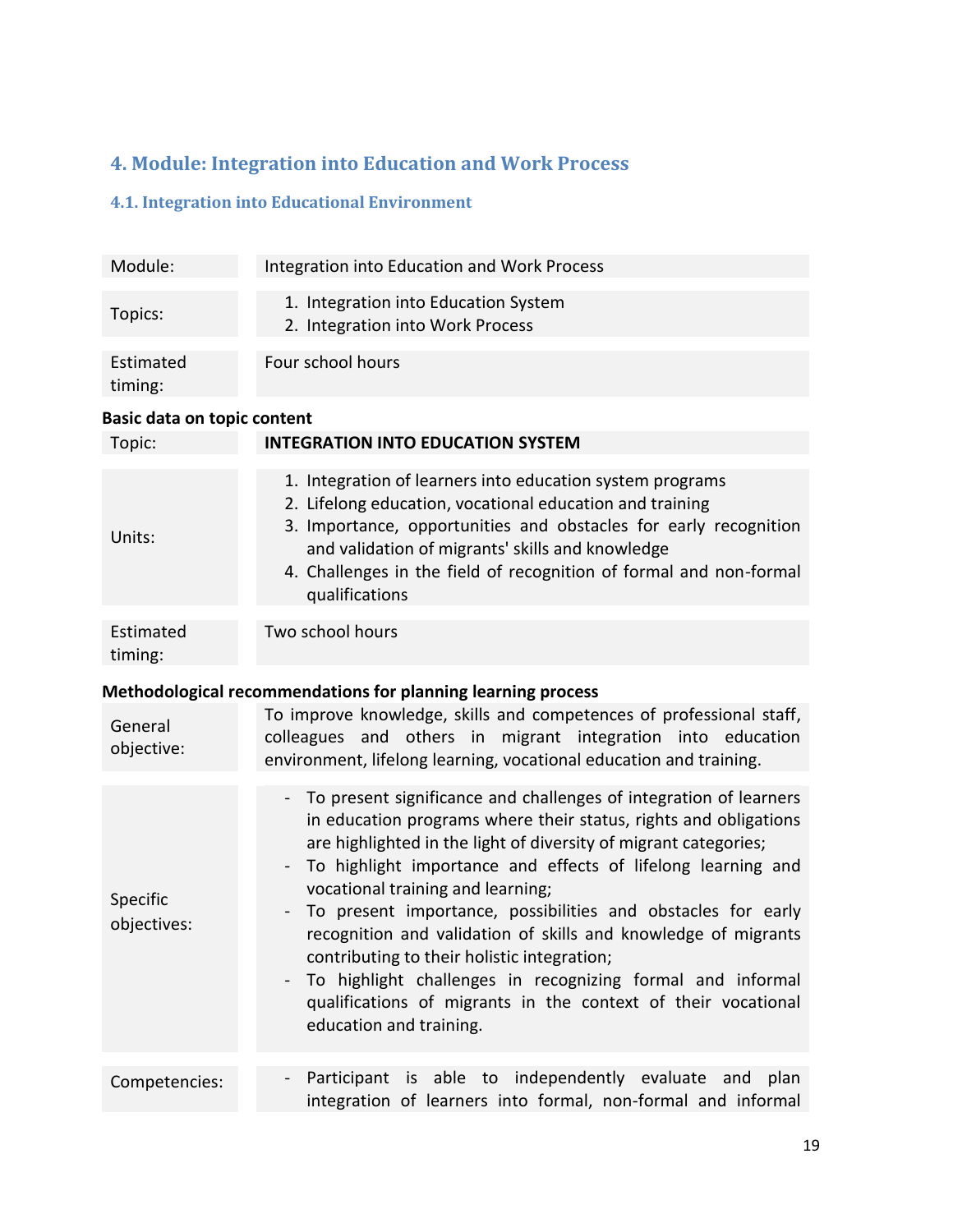|                                          | education and training programs;<br>Participant is able to independently connect challenges and<br>effects of lifelong learning and education, vocational education<br>and training for holistic integration of migrants;<br>Participant is able to independently evaluate importance,<br>$\qquad \qquad -$<br>possibilities and obstacles for early recognition and validation of<br>skills and knowledge of migrants within vocational education<br>and training system;<br>Participant is able to independently critically highlight challenges<br>$\qquad \qquad \blacksquare$<br>and dilemmas in recognizing formal and informal qualifications<br>of migrants in context of their integration.                                                                                                                                                                                                                                                                                                                                                                                                                                                                                                                                                                                                                                                                                                                                                                                                                                    |
|------------------------------------------|-----------------------------------------------------------------------------------------------------------------------------------------------------------------------------------------------------------------------------------------------------------------------------------------------------------------------------------------------------------------------------------------------------------------------------------------------------------------------------------------------------------------------------------------------------------------------------------------------------------------------------------------------------------------------------------------------------------------------------------------------------------------------------------------------------------------------------------------------------------------------------------------------------------------------------------------------------------------------------------------------------------------------------------------------------------------------------------------------------------------------------------------------------------------------------------------------------------------------------------------------------------------------------------------------------------------------------------------------------------------------------------------------------------------------------------------------------------------------------------------------------------------------------------------|
| Knowledge and<br>experience<br>required: | Participants have basic knowledge and experience in the field of<br>health care and lifestyle of migrants and other relevant target groups<br>who may emerge from different fields, for example, social and health<br>care, education, employment and labor market, public administration<br>and justice, civil society organisations (humanitarian, disability,<br>voluntary) and other professional areas.                                                                                                                                                                                                                                                                                                                                                                                                                                                                                                                                                                                                                                                                                                                                                                                                                                                                                                                                                                                                                                                                                                                            |
| Expected<br>learning<br>outcomes:        | Knowledge: participant explains possibilities of integrating<br>learners into education programs, lists opportunities for lifelong<br>education, vocational education and training, describes<br>importance, opportunities and obstacles for early recognition<br>and validation of migrants' skills and knowledge, summarizes<br>challenges in recognizing formal and informal qualifications of<br>migrants.<br>Skills: participant compares integration factors of learners into<br>of<br>different<br>education<br>systems,<br>identifies<br>programs<br>opportunities for lifelong education, vocational education and<br>training of migrants, which form the basis of holistic integration<br>of migrants, analyses characteristics of obstacles and possibilities<br>for early recognition and validation of migrants' skills and<br>knowledge in the context of vocational training, evaluates<br>challenges and dilemmas in recognition of formal and informal<br>qualifications of migrants.<br>Competencies: participant independently evaluates and plans<br>integration of learners into formal, non-formal and informal<br>education and training programs, combines challenges and<br>effects of lifelong learning and education, vocational education<br>and training for holistic integration of migrants, evaluates<br>importance, opportunities and obstacles for early recognition<br>and validation of skills and knowledge of migrants within<br>vocational education and training system, critically highlights |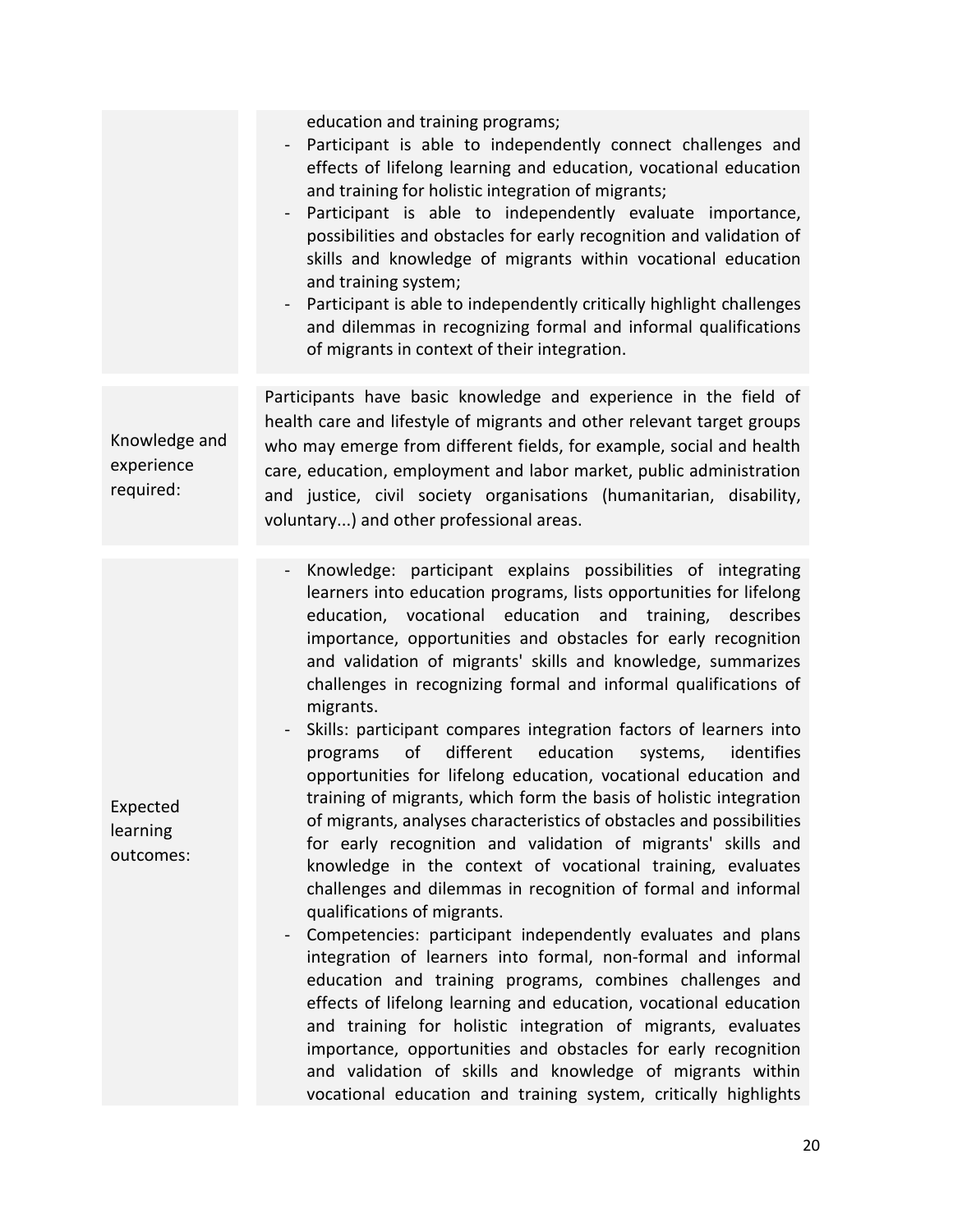|                                                  | challenges and dilemmas in recognizing formal and informal<br>qualifications of migrants in context of their integration.                                                                                                                                                    |
|--------------------------------------------------|------------------------------------------------------------------------------------------------------------------------------------------------------------------------------------------------------------------------------------------------------------------------------|
|                                                  |                                                                                                                                                                                                                                                                              |
| Methodological<br>approach:                      | Frontal teaching in used when dealing with interpretation,<br>conversation, discussion and demonstration. Problem-oriented/<br>participant oriented method is used with individual work, pair and<br>group work. Inductive approach is also recommended                      |
|                                                  |                                                                                                                                                                                                                                                                              |
| Testing of<br>learning<br>outcomes:              | Lecturers will assess acquired knowledge and developed competences<br>using the Communicative method at the end of the course.<br>Participants will be able to check their<br>learning<br>achievements/outcomes with self-evaluation questions at the end of<br>each module. |
|                                                  |                                                                                                                                                                                                                                                                              |
| Required<br>software/<br>learning<br>technology: | Computer with speakers<br>Projector<br>۰.<br>- Video (e.g. You Tube, movie clips, )                                                                                                                                                                                          |

#### <span id="page-20-0"></span>**4.2. Integration into Work Environment**

| Module:              | Integration into Education and Work Process                              |
|----------------------|--------------------------------------------------------------------------|
| Topics:              | 1. Integration into Education System<br>2. Integration into Work Process |
| Estimated<br>timing: | Four school hours                                                        |

| Topic: | <b>INTEGRATION INTO WORK PROCESS</b>                                                                                                                                                                                                                                                                                                                             |
|--------|------------------------------------------------------------------------------------------------------------------------------------------------------------------------------------------------------------------------------------------------------------------------------------------------------------------------------------------------------------------|
| Units: | 1. Integration into labour market<br>2. Importance, opportunities and barriers of early recognition and<br>validation of migrants' knowledge, skills and work experience<br>3. Rights and obligations regarding access to labour market in<br>accordance with host country's law<br>4. Role and importance of various public institutions, NGOs and<br>employers |
|        | 5. Role and importance of individual plan of integration into labour                                                                                                                                                                                                                                                                                             |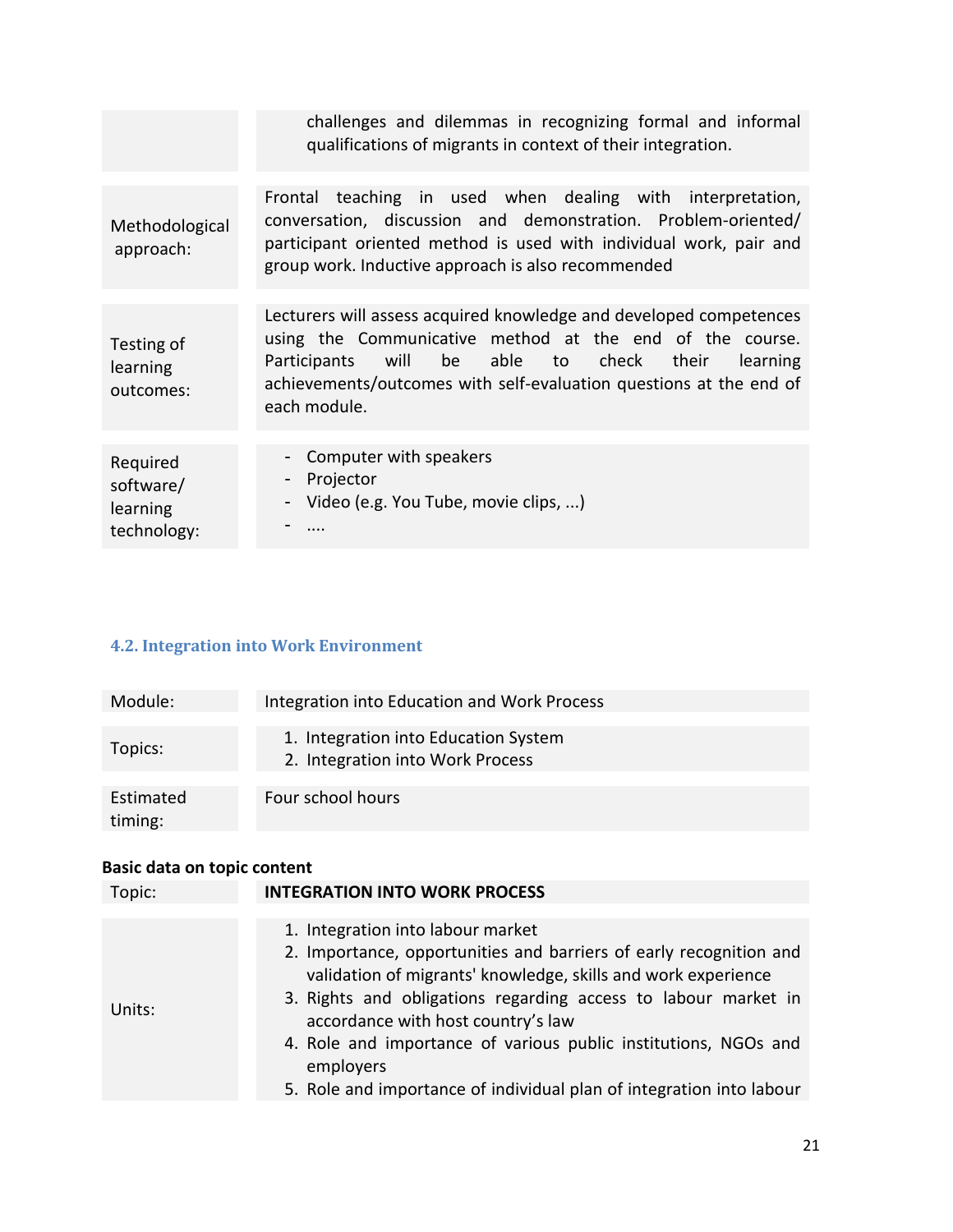|                         | market and employment                                                                                                                                                                                                                                                                                                                                                                                                                                                                                                                                                                                                                                                                                                                                                                                                                                                                                                                                                                 |
|-------------------------|---------------------------------------------------------------------------------------------------------------------------------------------------------------------------------------------------------------------------------------------------------------------------------------------------------------------------------------------------------------------------------------------------------------------------------------------------------------------------------------------------------------------------------------------------------------------------------------------------------------------------------------------------------------------------------------------------------------------------------------------------------------------------------------------------------------------------------------------------------------------------------------------------------------------------------------------------------------------------------------|
| Estimated<br>timing:    | Two school hours                                                                                                                                                                                                                                                                                                                                                                                                                                                                                                                                                                                                                                                                                                                                                                                                                                                                                                                                                                      |
|                         | Methodological recommendations for planning the learning process                                                                                                                                                                                                                                                                                                                                                                                                                                                                                                                                                                                                                                                                                                                                                                                                                                                                                                                      |
| General<br>objective:   | To improve knowledge, skills and competences of professional staff,<br>colleagues and others in migrant integration into work environment<br>and labour market.                                                                                                                                                                                                                                                                                                                                                                                                                                                                                                                                                                                                                                                                                                                                                                                                                       |
| Specific<br>objectives: | - To present factors, conditions and circumstances of integration<br>of migrants of different categories into labour market and<br>working environment;<br>To highlight importance and possibilities for early recognition<br>$\qquad \qquad -$<br>and validation of migrants' knowledge, skills and work<br>experience, and problematize obstacles encountered by<br>migrants;<br>To present a set of possible statuses, rights and obligations<br>regarding access of migrants to labour market in accordance<br>with host country' legislation;<br>To present role and significance of various public institutions,<br>NGOs and employers, which, in a two-way process, contribute to<br>holistic integration of migrants into labour market and working<br>environment;<br>To evaluate role and importance of individual plan for migrants,<br>which is the starting point for planning and employment<br>realisation, integration into labour market and working<br>environment. |
| Competencies:           | Participant is able to independently evaluate factors and<br>circumstances of integration of migrants into labour market and<br>working environment;<br>Participant is able to independently assess importance and<br>possibilities of early recognition and validation of migrants' skills<br>and work experience and problematise obstacles faced by<br>migrants;<br>Participant is able to independently critically highlight rights and<br>$\qquad \qquad \blacksquare$<br>duties of migrants regarding access to abour market in<br>accordance with legislation of host country;<br>Participant is able to independently assess role and importance<br>of various public institutions, NGOs and employers, which<br>contribute to holistic integration of migrants into labour market<br>and working environment;<br>Participant is able to independently evaluate role<br>and<br>$\qquad \qquad -$<br>importance of individual plan for integration of migrants into            |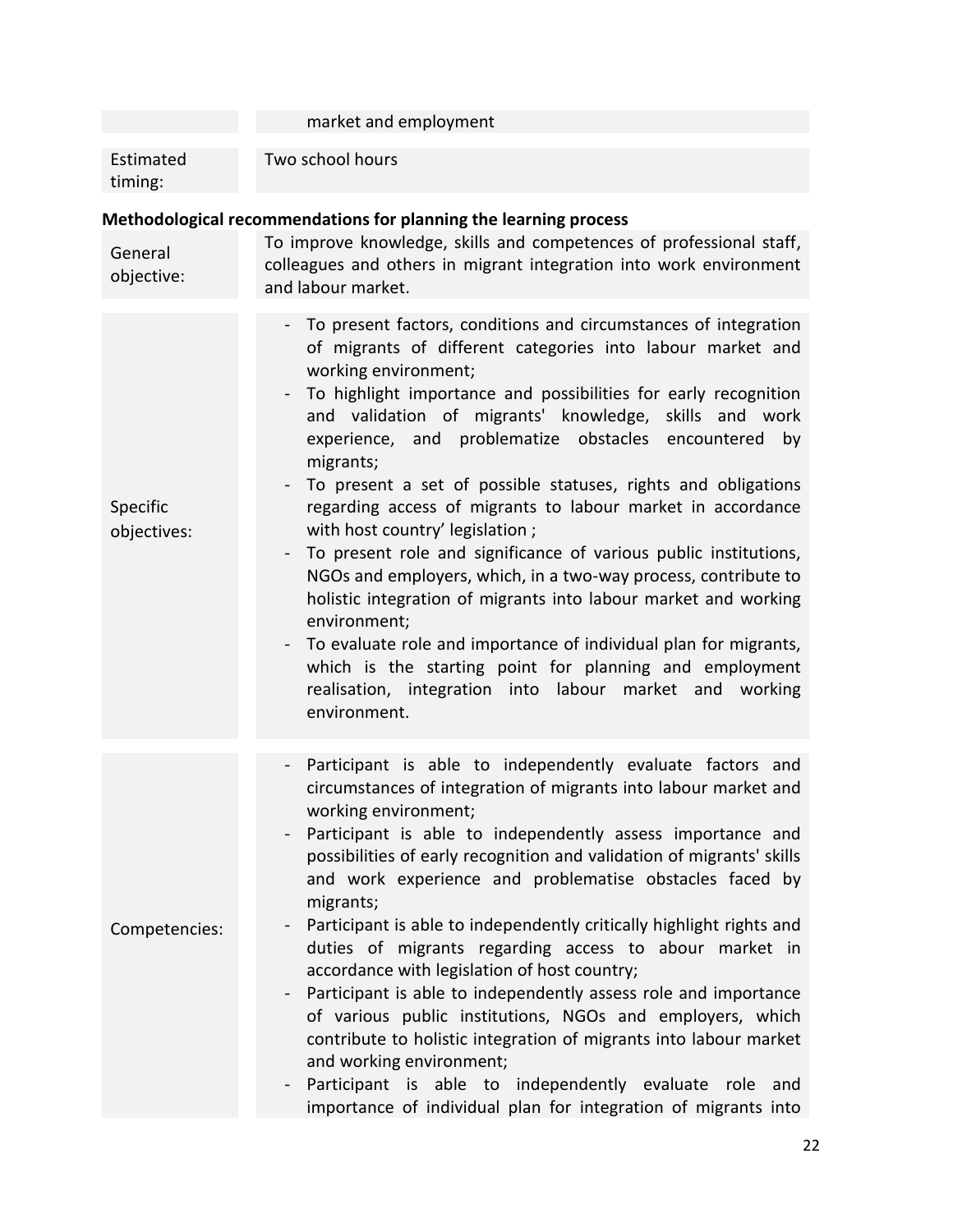#### labour market and employment.

Knowledge and experience required:

Participants have basic knowledge and experience in the field of health care and healthy lifestyle of migrants and other relevant target groups who may emerge from different fields, for example, social and health care, education, employment and labour market, public administration and justice, civil society organisations (humanitarian, disability, voluntary...) and other professional areas.

- Knowledge: participant describes integration of migrants into labour market, summarizes importance, possibilities and obstacles for the early recognition and validation of migrants' knowledge, skills and work experience, lists rights and duties of migrants with regard to access to labour market in accordance with legislation in host country, describes role and importance of various public institutions, NGOs and employers in integrating migrants into working environment, explains role and importance of individual plan for integration of migrants into labour market and working environment;
- Skills: participant analyses integration factors of migrants into labour market and working environment, identifies importance and possibilities for early recognition and validation of migrants' knowledge, skills and work experience and analyses obstacles faced by migrants, analyses rights and duties of migrants integration into working environment in accordance with host country's legislation, describes role and importance of various public institutions, NGOs and employers in integrating migrants into working environment, explains role and importance of individual plan for migrants when entering labour market and working environment;
- Competences: participant independently evaluates factors and circumstances of integration of migrants into labour market and working environment, assesses importance and possibilities of early recognition and validation of migrants' skills and experience problematises obstacles migrants face in process of migration, highlights role of migrants in accessing labour market in accordance with legislation in host country, assesses role and importance of various public institutions, NGOs and employers contributing to holistic integration of migrants into labour market and working environment, evaluates role and importance of individual plan for integration of migrants into labour market.
- Expected learning outcomes: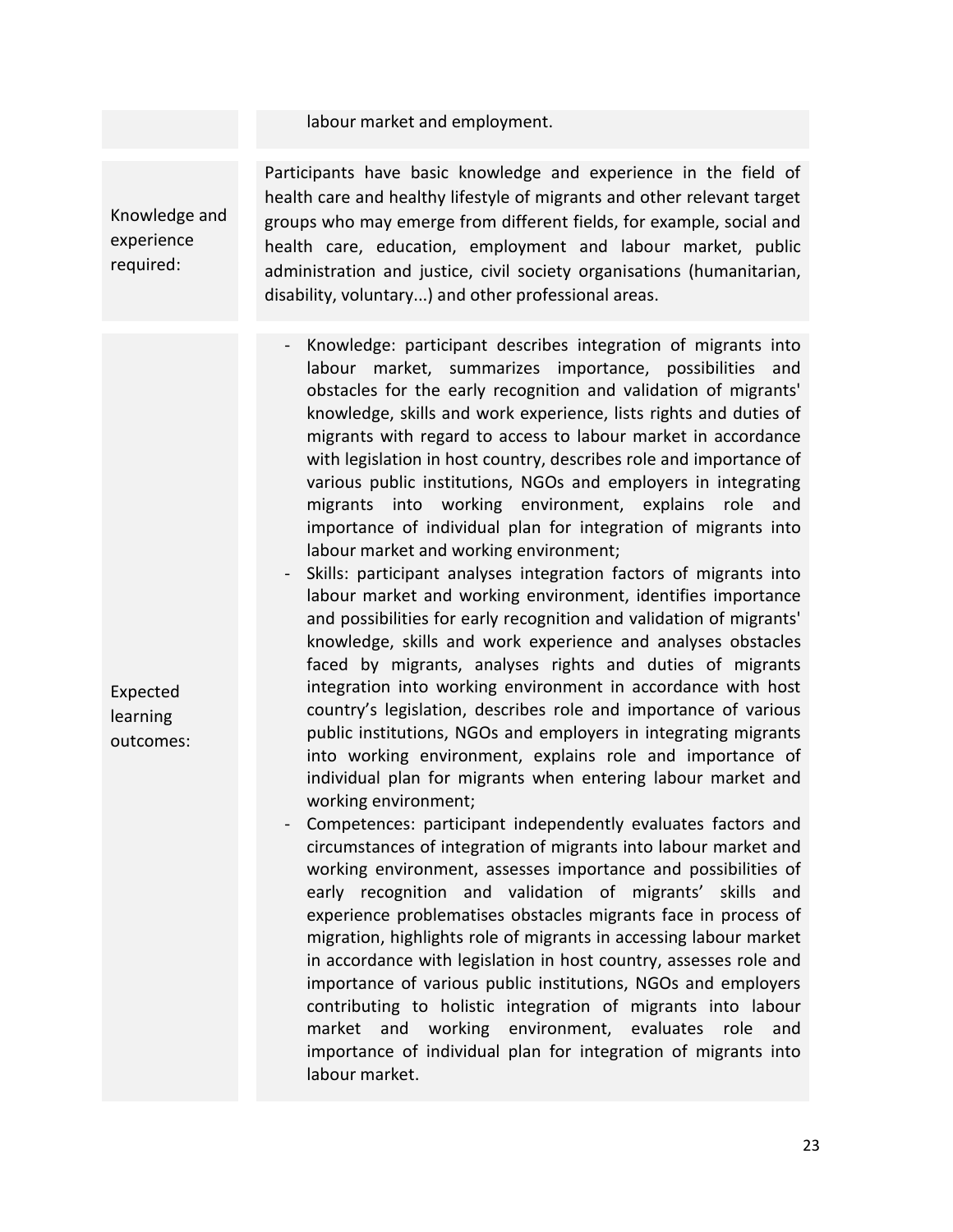| Methodological<br>approach:                      | Frontal teaching in used when dealing with interpretation,<br>conversation, discussion and demonstration. Problem-oriented/<br>participant oriented method is used with individual work, pair and<br>group work. Inductive approach is also recommended                         |
|--------------------------------------------------|---------------------------------------------------------------------------------------------------------------------------------------------------------------------------------------------------------------------------------------------------------------------------------|
|                                                  |                                                                                                                                                                                                                                                                                 |
| Testing of<br>learning<br>outcomes:              | Lecturers will assess acquired knowledge and developed competences<br>using the Communicative method at the end of the course.<br>will be able to check their<br>Participants<br>learning<br>achievements/outcomes with self-evaluation questions at the end of<br>each module. |
|                                                  |                                                                                                                                                                                                                                                                                 |
| Required<br>software/<br>learning<br>technology: | - Computer with speakers<br>Projector<br>$\blacksquare$<br>- Video (e.g. You Tube, movie clips, )                                                                                                                                                                               |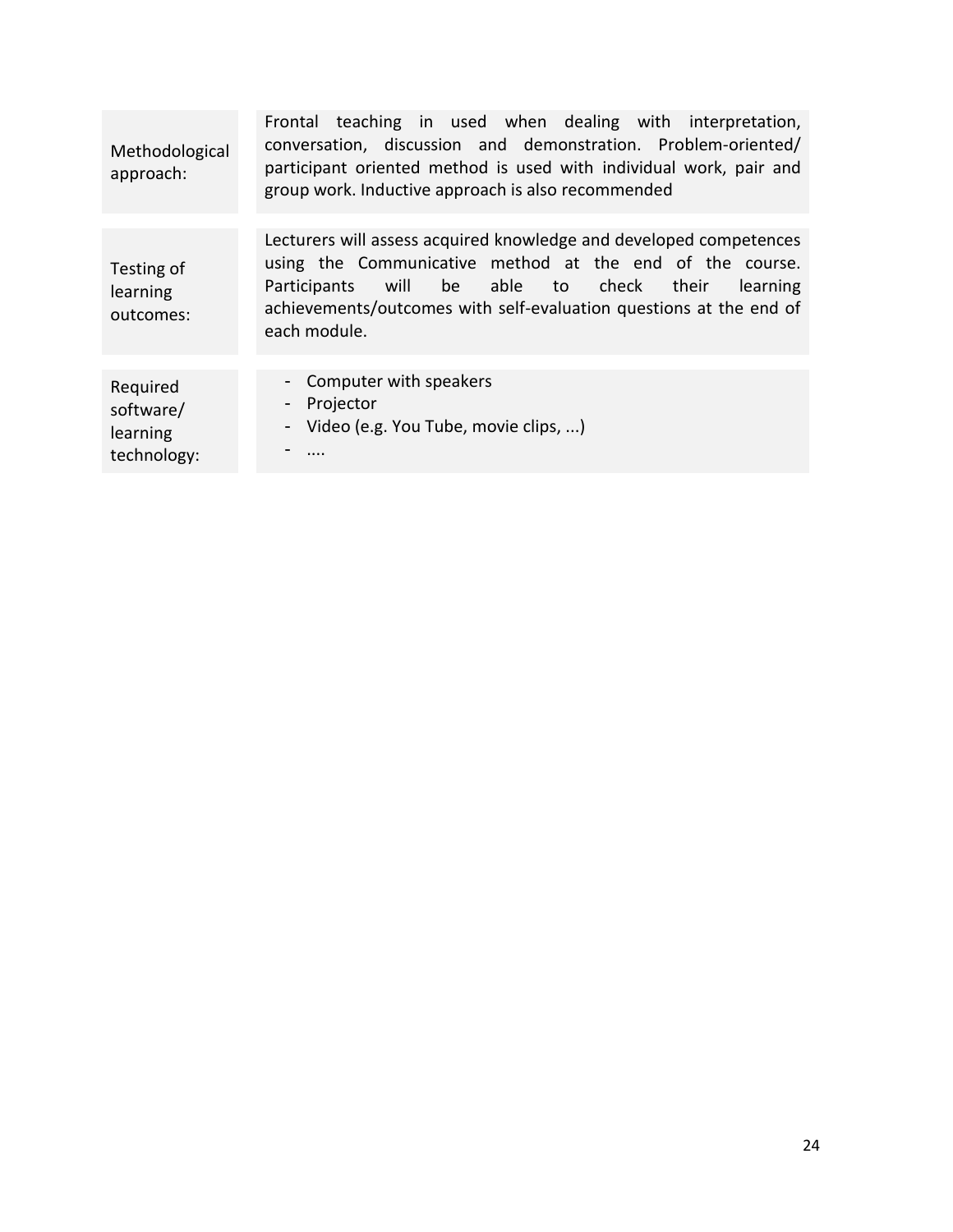| Module:                 | Psychosocial Support and Assistance                                                                                                                                                                                                                                                                                                                                                                                                                                                                                                                                                                                                                                                                                                                                                                                                                                                                                                                                                                                   |
|-------------------------|-----------------------------------------------------------------------------------------------------------------------------------------------------------------------------------------------------------------------------------------------------------------------------------------------------------------------------------------------------------------------------------------------------------------------------------------------------------------------------------------------------------------------------------------------------------------------------------------------------------------------------------------------------------------------------------------------------------------------------------------------------------------------------------------------------------------------------------------------------------------------------------------------------------------------------------------------------------------------------------------------------------------------|
| Topics:                 | 1. Psychosocial support and assistance for migrants<br>2. Identification of trauma and various other psychosocial<br>problems<br>3. Activation of appropriate assistance<br>4. Obstacles in access to psychosocial support, assistance and<br>success in confronting them<br>5. Physical and mental well-being in the integration process<br>6. Cultural and linguistic misunderstandings in the process of<br>psychosocial support and assistance<br>7. Key principles or regulations of psychosocial support<br>8. Focus on the resistance method<br>9. Inovative methods for providing psychosocial support                                                                                                                                                                                                                                                                                                                                                                                                        |
| Estimated<br>timing:    | Four school hours                                                                                                                                                                                                                                                                                                                                                                                                                                                                                                                                                                                                                                                                                                                                                                                                                                                                                                                                                                                                     |
|                         | Methodological recommendations for planning learning process                                                                                                                                                                                                                                                                                                                                                                                                                                                                                                                                                                                                                                                                                                                                                                                                                                                                                                                                                          |
| General<br>objective:   | To improve knowledge, skills and competences of professional staff,<br>colleagues and others in an effort to provide psychosocial support<br>and assistance.                                                                                                                                                                                                                                                                                                                                                                                                                                                                                                                                                                                                                                                                                                                                                                                                                                                          |
| Specific<br>objectives: | To present significance and effects of psychosocial support and<br>assistance to migrants in the context of their holistic<br>integration;<br>To present context of trauma and various other psychosocial<br>$\overline{\phantom{a}}$<br>problems;<br>To highlight factors and circumstances of activation of<br>appropriate assistance of migrants in their integration;<br>To present and evaluate obstacles in access to psychosocial<br>support, assistance and success in confronting them;<br>To describe factors determining physical and mental well-being<br>in integration process of migrants;<br>highlight and<br>analyse cultural<br>To<br>and<br>linguistic<br>$\blacksquare$<br>misunderstandings in process of psychosocial support and<br>assistance to migrants;<br>To highlight key principles or regulations of psychosocial<br>support:<br>i. Treating all people with dignity and respect and supporting<br>self-esteem,<br>ii. Responding to people in need in a humane and supportive<br>way, |

### <span id="page-24-0"></span>**5. Module: Psychosocial Support and Assistance**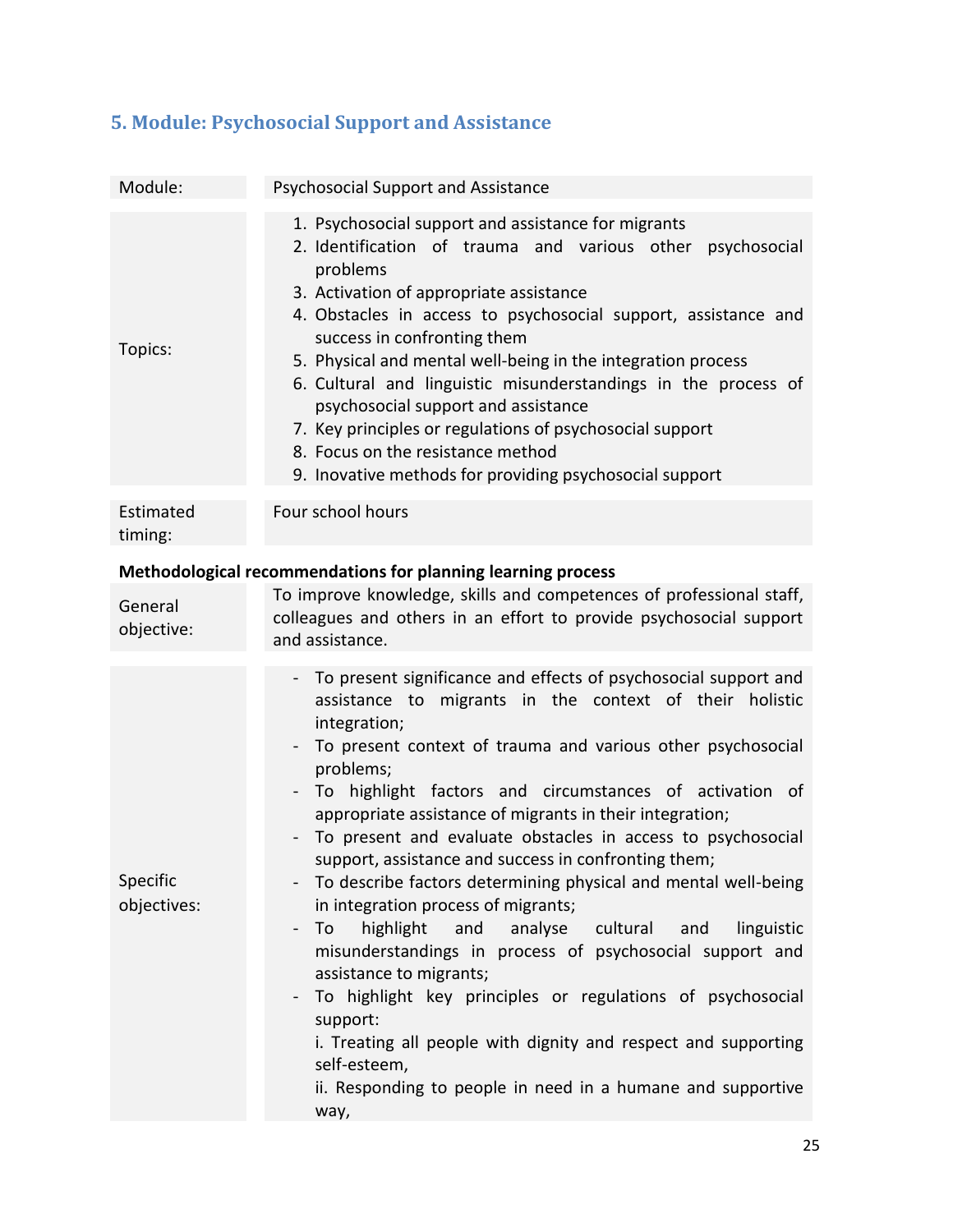|                                          | iii. Providing information about services and support,<br>iv. Providing adequate psychosocial assistance with use of<br>appropriate language;<br>To describe and evaluate importance of resistance method;<br>- To present various methods for providing psychosocial support<br>(e.g. expressive techniques of art therapy).                                                                                                                                                                                                                                                                                                                                                                                                                                                                                                                                                                                                                                                                                                                                                                                                                                                              |
|------------------------------------------|--------------------------------------------------------------------------------------------------------------------------------------------------------------------------------------------------------------------------------------------------------------------------------------------------------------------------------------------------------------------------------------------------------------------------------------------------------------------------------------------------------------------------------------------------------------------------------------------------------------------------------------------------------------------------------------------------------------------------------------------------------------------------------------------------------------------------------------------------------------------------------------------------------------------------------------------------------------------------------------------------------------------------------------------------------------------------------------------------------------------------------------------------------------------------------------------|
| Competencies:                            | Participant is able to independently plan and determine effects<br>of psychosocial support and assistance to migrants;<br>Participant is able to independently assess appearance of<br>trauma and various other psychosocial problems;<br>Participant is able to independently plan and activate<br>appropriate assistance;<br>Participant is able to independently problematise obstacles in<br>access to psychosocial support, assistance and success of<br>overcoming them;<br>Participant is able to independently evaluate circumstances and<br>$\overline{\phantom{a}}$<br>factors of physical and mental well-being in integration process;<br>Participant is able to independently assess cultural and linguistic<br>misunderstandings in process of providing psychosocial support<br>and assistance to migrants;<br>Participant is able to independently assess importance of key<br>principles or regulations of psychosocial support;<br>Participant is able to independently determine advantages of<br>resistance method;<br>Participant is able to independently evaluate effects of various<br>$\qquad \qquad \blacksquare$<br>methods for providing psychosocial support. |
| Knowledge and<br>experience<br>required: | Participants have basic knowledge and experience in the field of<br>health care and healthy lifestyle of migrants and other relevant target<br>groups who may emerge from different fields, for example, social and<br>health care, education, employment and labor market, public<br>administration and justice, civil society organizations (humanitarian,<br>disability, voluntary) and other professional areas.                                                                                                                                                                                                                                                                                                                                                                                                                                                                                                                                                                                                                                                                                                                                                                       |
| Expected<br>learning<br>outcomes:        | Knowledge: participant describes psychosocial support and<br>assistance to migrants, explains traumas and various other<br>problems, lists ways in which appropriate<br>psychosocial<br>assistance is activated, lists obstacles to access to psychosocial<br>support and assistance and effectiveness of confronting them;<br>summarises characteristics of physical and mental well-being in<br>lists<br>cultural<br>integration<br>process,<br>and<br>linguistic<br>misunderstandings in process of psychosocial support and                                                                                                                                                                                                                                                                                                                                                                                                                                                                                                                                                                                                                                                            |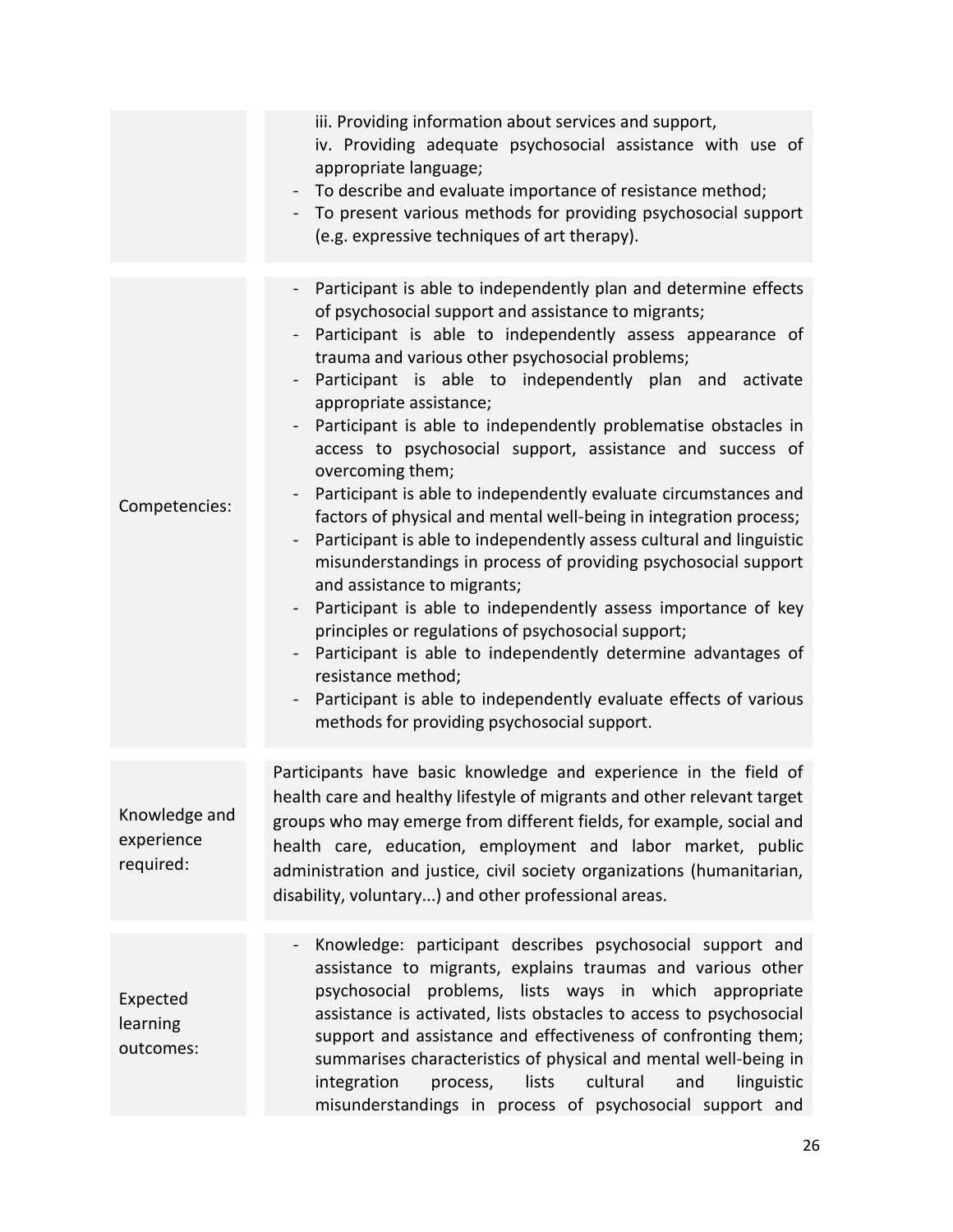assistance, describes key principles of psychosocial support, describes method of resistance, outlines various methods for providing psychosocial support.

- Skills: participant identifies essential characteristics of psychosocial support and assistance to migrants in process of holistic integration, analyses trauma factors and various other psychosocial problems, determines approaches to activating appropriate assistance to migrants, finds obstacles in access to psychosocial support and assistance to migrants and analyses success in overcoming them, examines factors of physical and mental well-being of migrants in integration process, comments on cultural and linguistic misunderstandings in process of providing psychosocial support and assistance to migrants, identifies principles of psychosocial support, links effects of resistance method and various other methods for providing psychosocial support.
- Competence: participant independently plans and justifies effects of psychosocial support and assistance for migrants, assesses traumatic nature of various traumas and various other psychosocial problems, plans and activates appropriate assistance, problematises obstacles in accessing psychosocial support and assistance and effectiveness of their exceeding, evaluates circumstances and factors of physical and mental well-being in integration process, evaluates cultural and linguistic misunderstandings in process of providing psychosocial support and assistance to migrants, assesses importance of key principles or regulations of psychosocial support, determines advantages of resistance method and evaluates effects of various methods for providing psychosocial support.

Methodological approach: Frontal teaching in used when dealing with interpretation, conversation, discussion and demonstration. Problem-oriented/ participant oriented method is used with individual work, pair and group work. Inductive approach is also recommended.

Testing of learning outcomes: Lecturers will assess acquired knowledge and developed competences using the Communicative method at the end of the course. Participants will be able to check their learning achievements/outcomes with self-evaluation questions at the end of each module.

Required **- Computer with speakers**